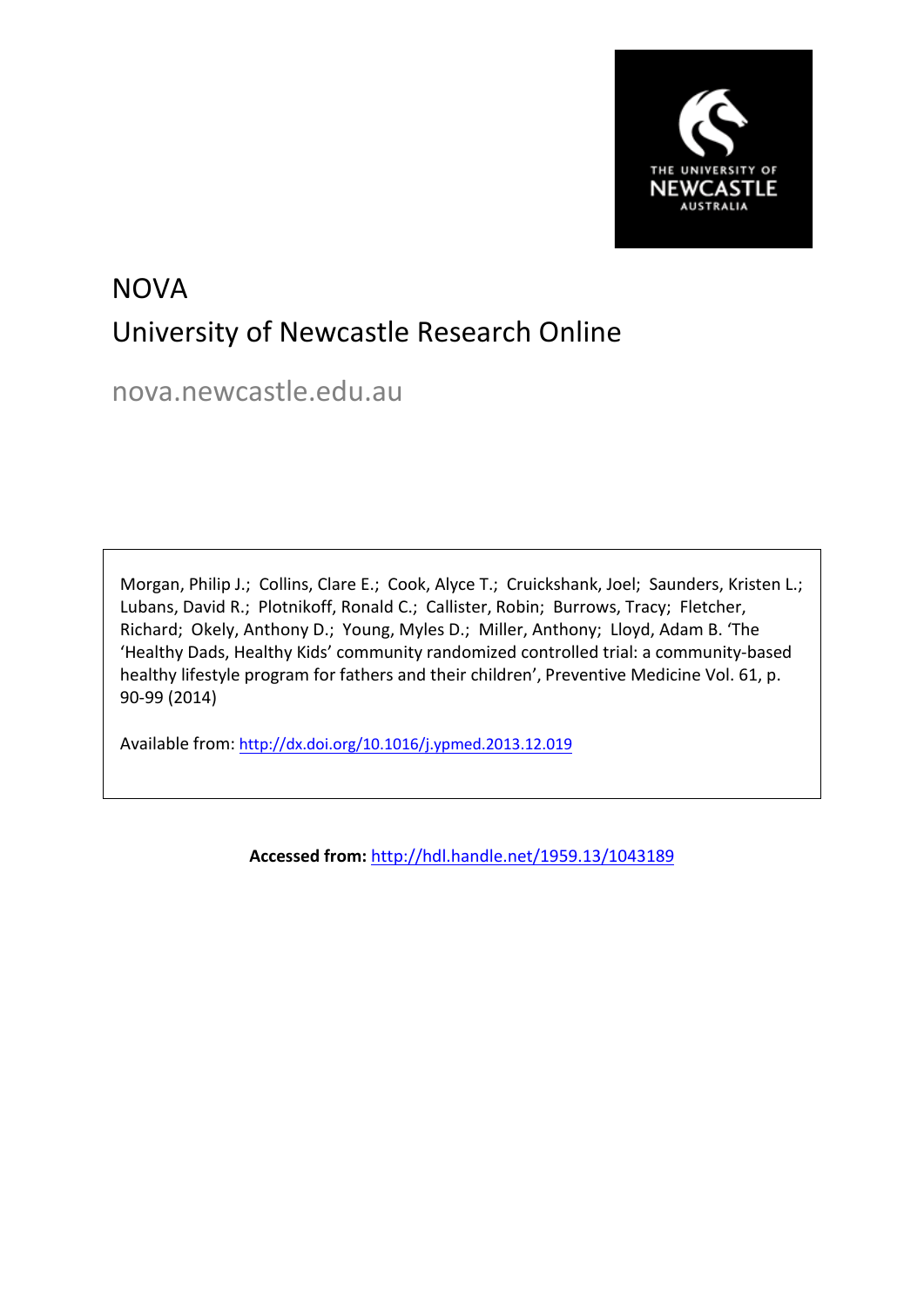RUNNING HEAD: Lifestyle program for fathers and their children

# **The 'Healthy Dads, Healthy Kids' community randomized controlled trial: A community-based healthy lifestyle program for fathers and their children**

Philip J. Morgan<sup>a, b</sup>, Clare E. Collins<sup>a, c</sup>, Ronald C. Plotnikoff<sup>a, b</sup>, Robin Callister<sup>a, d</sup>, Tracy Burrows<sup>a, c</sup>, Richard Fletcher<sup>e</sup>, Anthony D. Okely<sup>f</sup>, Myles D. Young<sup>a, b</sup>, Andrew Miller<sup>a, b</sup>, Adam B. Lloyd<sup>a, b</sup>, Alyce T. Cook<sup>a, b</sup>, Joel Cruickshank<sup>a, b</sup>, Kristen L. Saunders<sup>a, b</sup> & David R. Lubans<sup>a, b</sup>

<sup>a</sup> Priority Research Centre in Physical Activity and Nutrition, University of Newcastle, Callaghan, NSW, Australia

<sup>b</sup> School of Education, Faculty of Education & Arts, University of Newcastle, Callaghan, NSW, Australia

<sup>c</sup> School of Health Sciences, Faculty of Health and Medicine, University of Newcastle, Callaghan, NSW, Australia

<sup>d</sup> School of Biomedical Sciences and Pharmacy, Faculty of Health and Medicine, University of Newcastle, Callaghan, NSW, Australia<br>
<sup>e</sup> School of Medicine and Public Health, University of Newcastle, Callaghan, NSW, Australia

<sup>f</sup> Interdisciplinary Educational Research Institute and Faculty of Education, University of Wollongong, NSW, Australia.

Corresponding Author: **Professor Philip Morgan** Priority Research Centre in Physical Activity and Nutrition Faculty of Education and Arts University of Newcastle Callaghan NSW 2308 Australia.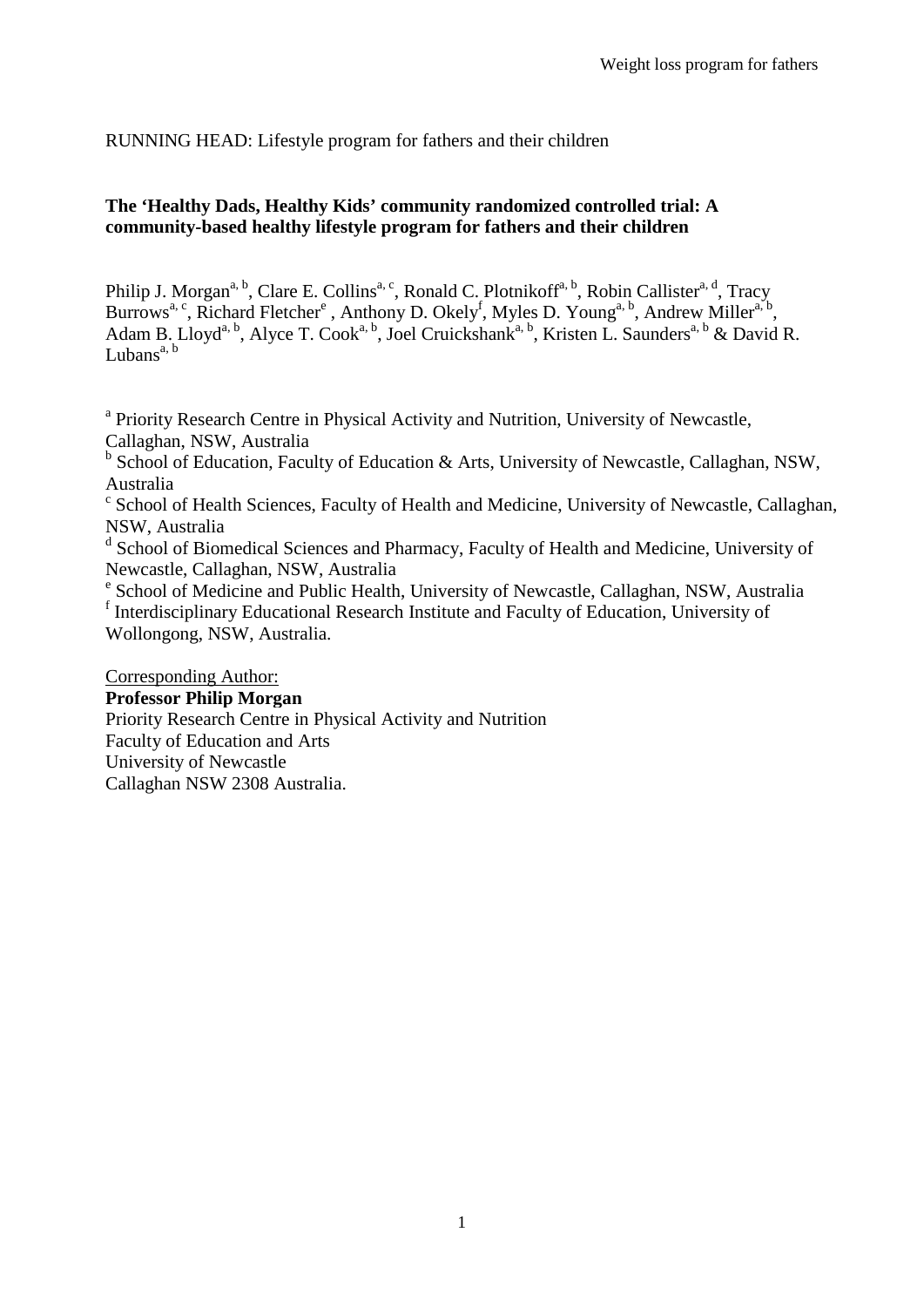# **ABSTRACT**

Objective: To evaluate the effectiveness of the 'Healthy Dads, Healthy Kids (HDHK)' program when delivered by trained facilitators in community settings.

Method: A two-arm randomized controlled trial of 93 overweight/obese fathers (mean [sd] age=40.3 [5.3] years; BMI=32.5 [3.8] kg/m<sup>2</sup>) and their primary school-aged children (n=132) from the Hunter Region, Australia. In 2010-2011, families were randomized to either: (i) HDHK intervention (n=48 fathers, n=72 children) or (ii) wait-list control group. The 7-week intervention included seven sessions and resources (booklets, pedometers). Assessments were held at baseline and 14-weeks with fathers' weight (kg) as the primary outcome. Secondary outcomes for fathers and children included waist, BMI, blood pressure, resting heart rate, physical activity (pedometry), and self-reported dietary intake and sedentary behaviors. Results: Linear mixed models (intention-to-treat) revealed significant between-group differences for fathers' weight ( $P < .001$ ,  $d = 0.24$ ), with HDHK fathers losing more weight ( $-$ 3.3kg; 95%CI - 4.3,- 2.4) than control fathers (0.1kg; 95%CI - 0.9, 1.0). Significant treatment effects (*P*<.05) were also found for fathers' waist (*d*=0.41), BMI (*d*=0.26), resting heart rate  $(d=0.59)$ , energy intake  $(d=0.49)$  and physical activity  $(d=0.46)$  and for childrens' physical activity  $(d=0.50)$  and adiposity  $(d=0.07)$ .

Discussion: HDHK significantly improved health outcomes and behaviors in fathers and children, providing evidence for program effectiveness when delivered in a community setting.

Trial Registration: Australian New Zealand Clinical Trials Registry (ACTRN12610000608066)

Keywords: weight loss, men, obesity, children, fathers, intervention, translational research

**Abbreviations**: HDHK, Healthy Dads, Healthy Kids; BMI, Body Mass Index; LGAs, local government areas; SCT, Social Cognitive Theory; AES, Australian Eating Survey; FFQ, food frequency questionnaire; ACAES, Australian Children and Adolescent Eating Survey; SES, socio-economic status; SEIFA, Socio-Economic Indexes for Areas ; LMMs, linear mixed models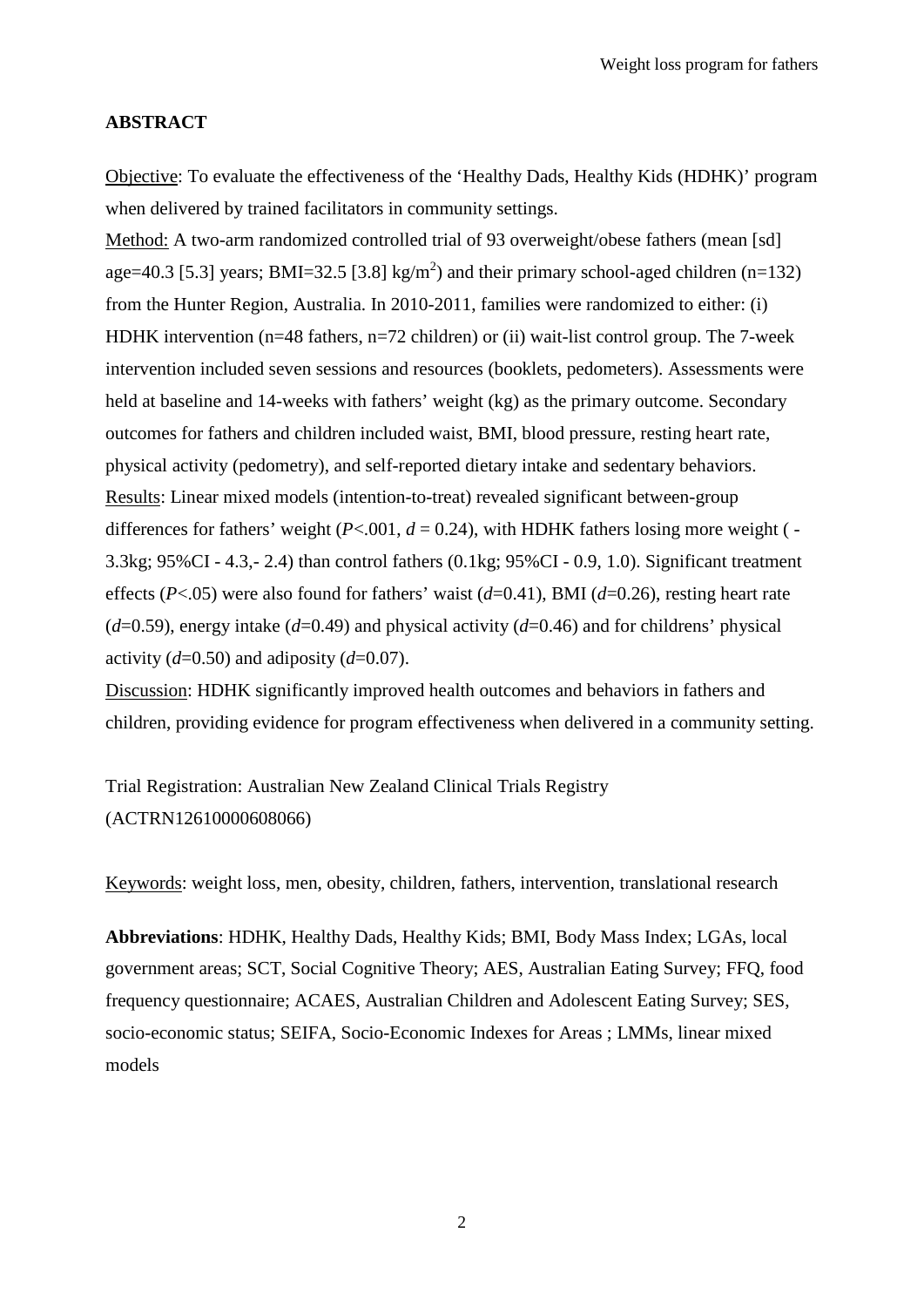#### **INTRODUCTION**

Obesity is a serious public health concern and is associated with numerous adverse health consequences [\(Barr et al., 2006\)](#page-15-0). Internationally, its prevalence is high and increasing [\(Finucane et al., 2011\)](#page-16-0), especially among men [\(Australian Bureau of Statistics, 2011\)](#page-15-1). This is concerning given that, compared to women, men are less likely to perceive themselves as overweight [\(Lemon et al., 2009\)](#page-16-1), attempt weight loss, or enroll in weight loss programs [\(French and Jeffery, 1994,](#page-16-2) [Morgan et al., 2011e,](#page-18-0) [Pagoto et al., 2012\)](#page-18-1).

An additional consequence of male obesity is the potential impact overweight and obese fathers may have on their children. Emerging evidence suggests that fathers have a unique and key role in shaping their children's dietary and physical activity behaviors [\(Wake et](#page-19-0)  [al., 2007,](#page-19-0) [Hall et al., 2011,](#page-16-3) [Freeman et al., 2012\)](#page-16-4). For example, a recent longitudinal study of more than 3,200 families identified that children with a healthy weight mother were substantially more at risk of becoming obese if their father was overweight (odds ratio 4.18; 95%CI, 1.01 - 12.33) or obese (odds ratio 14.88 95%CI, 2.61 - 84.77) [\(Freeman et al., 2012\)](#page-16-4). However, the reverse scenario (having an overweight or obese mother with a healthy weight father) was not a significant predictor of childhood obesity. Given that a large proportion of children are not meeting current diet and physical activity recommendations [\(Australian](#page-15-2)  [Bureau of Statistics, 2013b,](#page-15-2) [Australian Bureau of Statistics, 2013a\)](#page-15-3), this provides a clear rationale to explore the efficacy of behavioral interventions that target fathers to improve the health and healthy lifestyle behaviors of both fathers and their children.

Despite this, little is known about how best to engage fathers in lifestyle interventions. Recent systematic reviews have not explored the representation of fathers in parenting interventions for physical activity and nutrition (e.g. [\(O'Connor et al., 2009,](#page-18-2) [Hingle et al.,](#page-16-5)  [2010,](#page-16-5) [Marsh et al., in press,](#page-17-0)). As such, researchers have called for greater numbers of fathers in future research (e.g. [\(Sleddens et al., 2011,](#page-18-3) [Rodenburg et al., 2013,](#page-18-4) [Patrick et al., 2013\)](#page-18-5)). To the authors' knowledge, we conducted the only published experimental study focusing on physical activity and nutrition that specifically targeted fathers and their children [\(Morgan et](#page-17-1)  [al., 2011b\)](#page-17-1). The *Healthy Dads, Healthy Kids* (HDHK) efficacy trial examined the impact of a lifestyle program targeting overweight or obese fathers to role model and influence their children's physical activity and dietary habits. Children of any weight status were eligible for participation in the study, provided they were in primary school (i.e. typically aged  $5 - 12$ )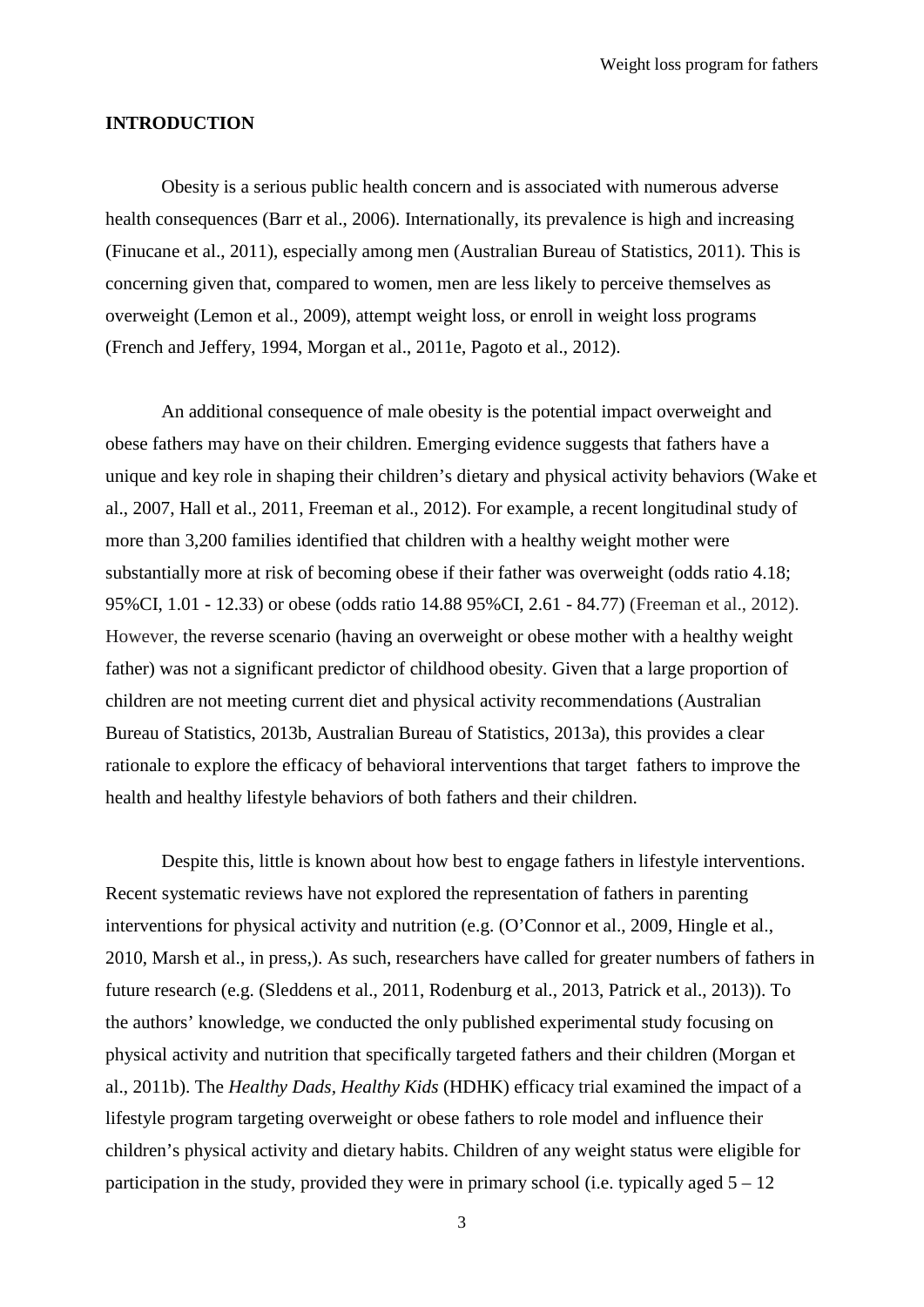years). Relative to the control group, fathers achieved clinically important weight loss and children significantly improved their physical activity levels and dietary intake. Feasibility was established with high levels of recruitment, retention, attendance and satisfaction of participants [\(Morgan et al., 2011b\)](#page-17-1).

However, these promising efficacy results were obtained from a university-based research study delivered by highly qualified staff in a closely monitored trial. While efficacy is an essential first step to evaluate outcomes under ideal conditions, effectiveness measures the impact of an intervention when implemented in a real-world setting. This represents a more realistic evaluation of the likely intervention effect [\(Stevens et al., 2007\)](#page-18-6). There is an urgent need to translate obesity prevention and treatment programs with demonstrated efficacy into real-world settings [\(Green and Glasgow, 2006\)](#page-16-6). Therefore, the aim of the current study was to implement and evaluate the HDHK intervention, when delivered by trained local facilitators in a community setting. This effectiveness study addresses the recent call for more high quality RCTs conducted for child obesity prevention [\(Waters et al., 2011\)](#page-19-1) and male only weight loss studies [\(Young et al., 2012\)](#page-19-2).

#### **Methods**

# **Study design**

The study was a two-armed randomized controlled trial (RCT). Family units (fathers and their child[ren]) were randomly allocated to one of two groups: the HDHK intervention (treatment) or a wait-list control group. Outcome measures were obtained from all participants at baseline and 14-weeks (post-test). Measurements were taken at an after school setting by trained staff, using the same instruments at each time point. Participants and assessors were blind to group allocation at baseline assessment. The wait-list control group received no information or intervention before attending the follow-up assessments. The following methods for the HDHK community trial have been published in greater detail elsewhere [\(Morgan et al.,](#page-17-2)  [2011d\)](#page-17-2).

#### **Participants**

Overweight or obese (BMI between 25 and  $40 \text{kg/m}^2$ ) fathers (aged 18 – 65 years) with a child attending primary school (i.e., typically aged between 5 and 12 years) were recruited and assessed between 2010 and 2011 in two cohorts from two local government areas (LGAs)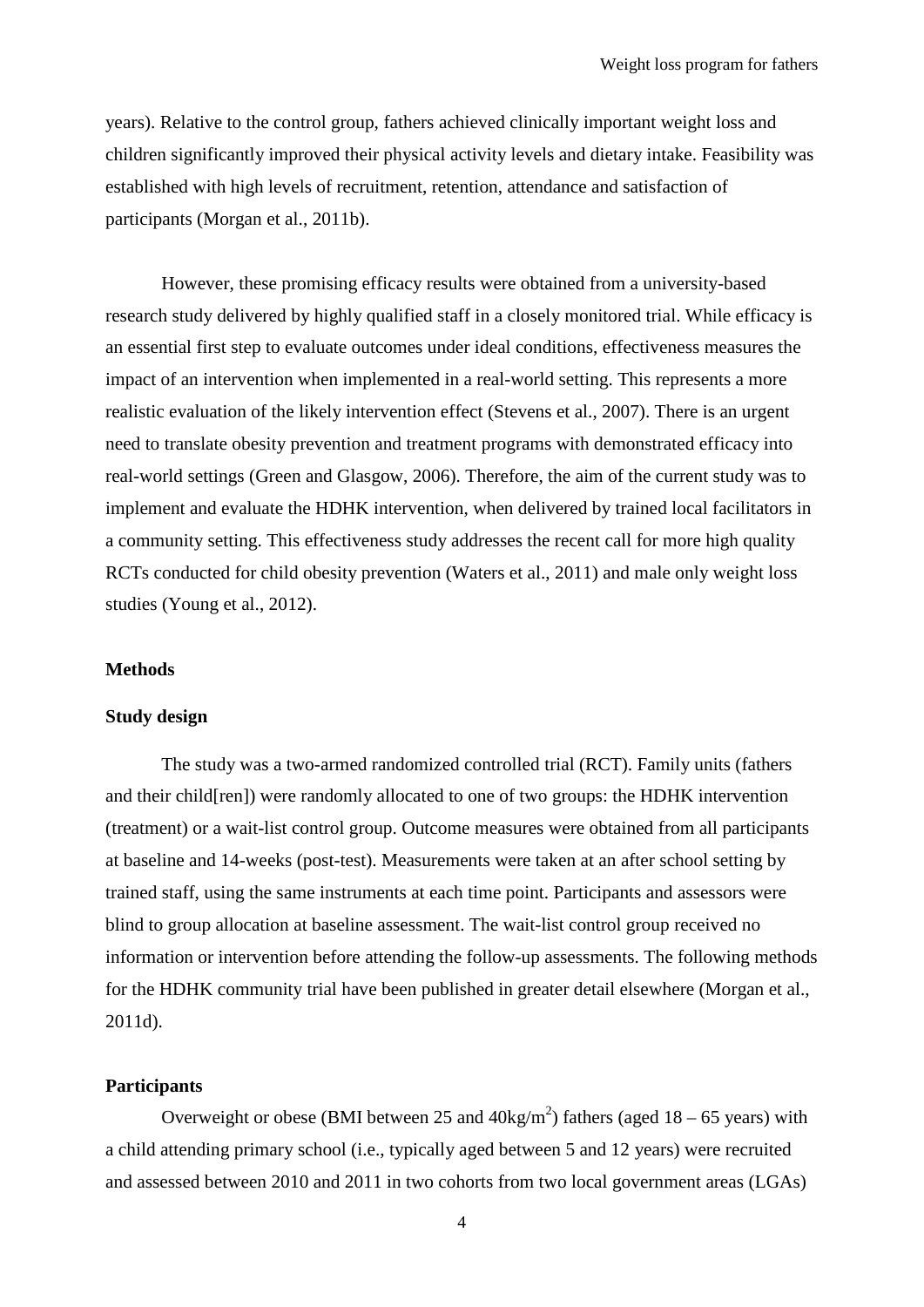(Singleton and Maitland) in the Hunter Region of NSW, Australia with treatment and control groups at each LGA. Of note, these rural LGAs include high rates of mining and shift workbased employment [\(Australian Bureau of Statistics, 2009\)](#page-15-4), which are linked to increased risks of obesity and associated health complications [\(Atkinson et al., 2008\)](#page-15-5). Recruitment strategies included school newsletters, school presentations, interactions with parents waiting to pick their children up from school, local media, and fliers distributed through local communities. Fathers were screened for eligibility via telephone. As in the HDHK efficacy trial, children of any weight status were able to participate in the trial and fathers were required to live with their children (although the criteria did not specify a minimum number of days). Ineligibility criteria included major medical issues (e.g. complications of heart disease), Type 1 diabetes and recent weight loss of ≥4.5kg. Ethics approval was obtained from the Institutional Human Research Ethics Committee. Written informed consent was obtained from the fathers prior to their participation as well as child assent.

# **The HDHK intervention**

The aims of the HDHK intervention were to assist fathers achieve their personal weight loss goals and influence the lifestyle behaviors of their children. Table 1 outlines the content of each session and the resources provided to families. The HDHK intervention involved fathers attending seven consecutive weekly group sessions (90 min each); four sessions were for fathers only, and three practical sessions involved both fathers and their children. Sessions were conducted in local schools from 6.00 to 7.30pm and both practical and theoretical sessions were delivered by two trained local Physical Education teachers who had completed an 8-hour training course (delivered by PJM). Both facilitators attended all program sessions with the lead facilitator's main role to deliver all learning experiences. The co-facilitator provided a supporting role during all sessions (e.g., equipment provision, management of group-based activities), administrative support prior to sessions (participant weigh-in, attendance sheets and homework compliance) and following sessions (participant feedback questionnaires). The co-facilitator ran the activities for the children at the beginning of each dads-and-kids session while the lead was reviewing the previous session and explaining the current session with the fathers.

The HDHK intervention was based on Social Cognitive Theory (SCT) [\(Bandura, 1986\)](#page-15-6) and Family Systems Theory (FST) [\(Golan and Weizman, 2001\)](#page-16-7) . The following SCT constructs were operationalized: self-efficacy, goals/intention, outcome expectations, perceived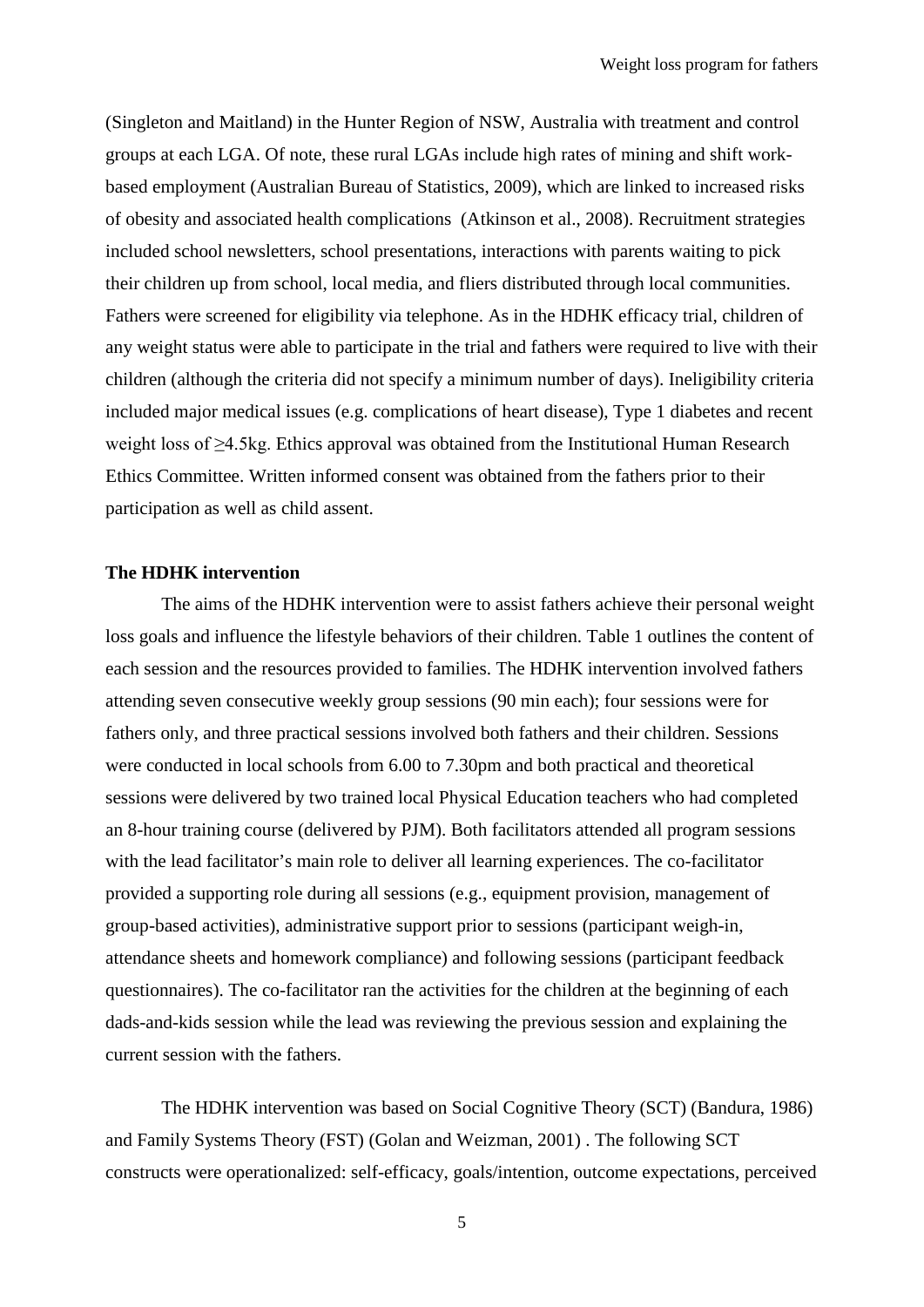facilitators and barriers to changes, and social support. FST is a theoretical framework that postulates reciprocal relationships among family members; that is, when a parent changes his or her physical activity and dietary behaviors this will be reflected in the child's behavior [\(Golan et al., 1998\)](#page-16-8). HDHK taught fathers about the importance of spending quality time with their children and used healthy eating and physical activity as the engagement medium. The fathers' physical activity sessions emphasized modeling, co-physical activity that engaged both father and child(ren), reinforcing and providing opportunities for physical activity and overcoming barriers. The four major focus areas of the father/child(ren) practical sessions were (i) fundamental movement skills [\(Lubans et al., 2010\)](#page-16-9), (ii) rough and tumble play [\(Fletcher et](#page-16-10)  [al., 2011\)](#page-16-10), (iii) health-related fitness [\(Ortega et al., 2008\)](#page-18-7), and (iv) fun and active household and backyard games.

The program provided a focus on an authoritative parenting style to facilitate better dietary and activity choices for children [\(Sleddens et al., 2011\)](#page-18-3) and was informed by the dietary program from the HIKCUPS child obesity intervention [\(Collins et al., 2011,](#page-15-7) [Okely et](#page-18-8)  [al., 2010\)](#page-18-8). Sessions on healthy eating for families focused on multiple aspects of parental influence on children's dietary intake and incorporated Satter's 'trust' paradigm [\(Satter,](#page-18-9)  [1996\)](#page-18-9).The weight loss component of the HDHK intervention was adapted from the SHED-IT program, which is a weight loss program that has been specifically tailored for men and extensively developed and validated in previous qualitative and quantitative research [\(Morgan](#page-17-3)  [et al., 2009,](#page-17-3) [Morgan et al., 2013,](#page-17-4) [Morgan et al., 2011c\)](#page-17-5).

# **Outcomes**

Assessments were conducted  $1 - 2$  weeks before program commencement and following the program. The primary outcome was fathers' body weight at 14-week follow-up. Of note, although the HDHK program ran for seven consecutive weeks, there was no contact with participants during weeks  $8 - 14$ . A brief description of both primary and secondary outcome measures is described in Table 2; further detail is provided elsewhere [\(Morgan et al.,](#page-17-2)  [2011d\)](#page-17-2).

#### **Sample size and randomization**

The sample size for the RCT was based on 80% power to detect a significant weight loss difference between groups of 3kg, assuming SD = 5 [\(Morgan et al., 2011a\)](#page-17-6) (*P* = .05, two-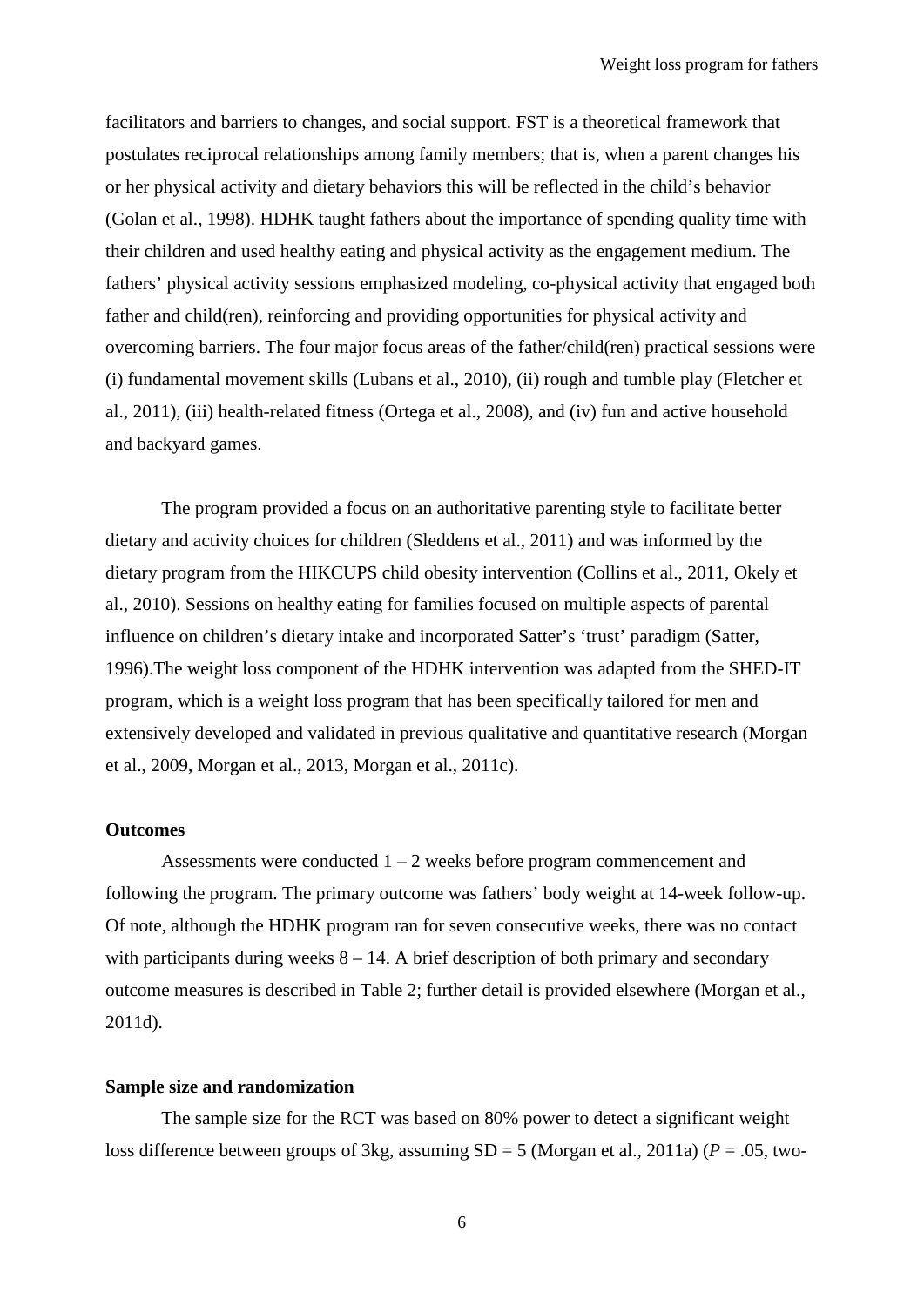sided), therefore a sample size of 50 fathers was required, assuming a 20% attrition rate [\(Morgan et al., 2011b\)](#page-17-1).

The random allocation sequence was generated using a computer-based random number-producing algorithm. To ensure concealment, the sequence was generated by an independent statistician who did not have any contact with participants and given to the project manager. Fathers (and their children) were stratified by the father's BMI category (overweight  $[25 - 29.9 \text{ kg/m2}]$ , obese class 1  $[30 - 34.9 \text{ kg/m2}]$ , obese class 2  $[35 - 40 \text{ kg/m2}]$  and randomized, in block lengths of 6, to either the HDHK intervention or a wait-list control group after baseline assessments. A research assistant not involved in assessments completed randomization and the allocation sequence was concealed from participants until after baseline assessments. Information for the two study groups was pre-packed into identical white, opaque envelopes. These envelopes were consecutively numbered within the three stratification categories and ordered according to the randomization schedule. The packing and sequencing of these envelopes were completed by a research assistant who was not involved in enrolment, assessment or allocation of participants.

#### **Data Analysis**

Analyses were performed using SPSS Statistics 20 (IBM Inc. Armonk, NY). Data are presented as mean (SD) for continuous variables and counts (percentages) for categorical variables. Characteristics of completers versus dropouts were tested using the independent *t* test for continuous variables and the chi-squared  $(\chi^2)$  test for categorical variables. The significance level was set at .05. Analyses were performed separately for fathers and children and included all randomized participants. Linear mixed models (LMM) were fitted with an unstructured covariance structure for all primary and secondary outcomes. Differences between means and 95% confidence intervals (CIs) were determined using the LMMs. Means and standard deviations were calculated for all normally distributed variables.

Linear mixed models were used to assess all outcomes (primary and secondary) for the impact of group (Intervention and Control), time (treated as categorical with levels baseline and 14-weeks) and the group-by-time interaction, with these three terms forming the base model. Age, SES, LGA (i.e. program site) and sex (for child models only) were examined as pre-specified covariates to determine if they contributed significantly to the models. If a covariate was significant, two-way interactions with time and treatment were also examined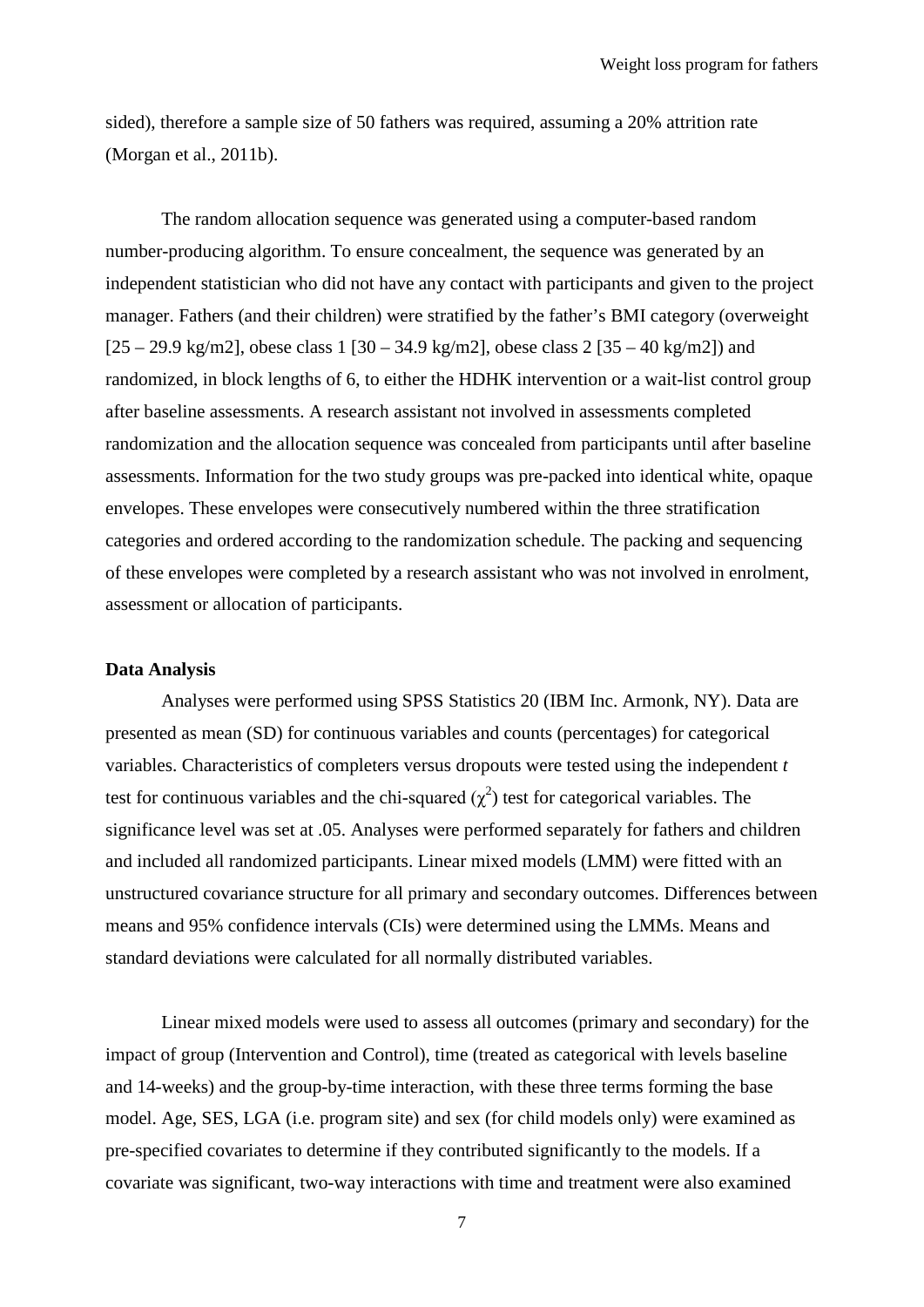and all significant terms were added to the final model to adjust the results for these effects. Differences of means and 95% CIs were determined using the linear mixed models. Analyses included all randomized participants. Effect sizes were determined using Cohen's *d* [\(Cohen,](#page-15-8)  [1988\)](#page-15-8) and calculated using mean differences from the mixed model and the pooled standard deviation of the two groups at baseline  $(d=(M_1 - M_2)/\sigma_{\text{pooled}})$ .

#### **Results**

#### **Participant flow**

Figure 1 illustrates the flow of participants through the trial. A total of 116 families were recruited, 101 men were eligible; however eight men were not randomized as no consent was received. In total, 93 fathers and 132 children attended baseline assessments and were randomized by family into intervention ( $n=47$ ) or control groups ( $n=46$ ). The mean number of children per family was 1.4. One family did not attend any information sessions. Mean attendance rate for the 7 sessions was 71%. In terms of retention, measurements were obtained for 81% of the sample at 14-week follow-up. There was no difference in retention between the HDHK and control groups ( $\chi^2$ =2.03, df=1, *P*=.16). All randomized participants with baseline data were analyzed for all outcomes. There were no significant differences (*P*>.05) in baseline characteristics between those lost to follow-up and those retained for any outcomes.

# **Baseline data**

Fathers' baseline characteristics are presented in Table 3; 28% were considered overweight and 72% obese. Table 4 presents baseline characteristics of the children (55% boys); 23% and 10% were overweight or obese, respectively.

#### **Change in primary outcome**

Table 5 shows the mean change in weight for fathers by group. There was a significant intervention effect  $(P<.001; d=0.24)$  with a mean difference between the two groups of 3.4kg. There was also a significant difference in percentage weight loss between groups (3.3% vs - 0.1%) (*P*<.001). At follow-up, significantly more fathers in the HDHK group (28%) achieved 5% weight loss compared to the control group  $(0\%) (\chi^2=12.5, df=1, P<.001)$ .

#### **Change in secondary outcomes for fathers and children**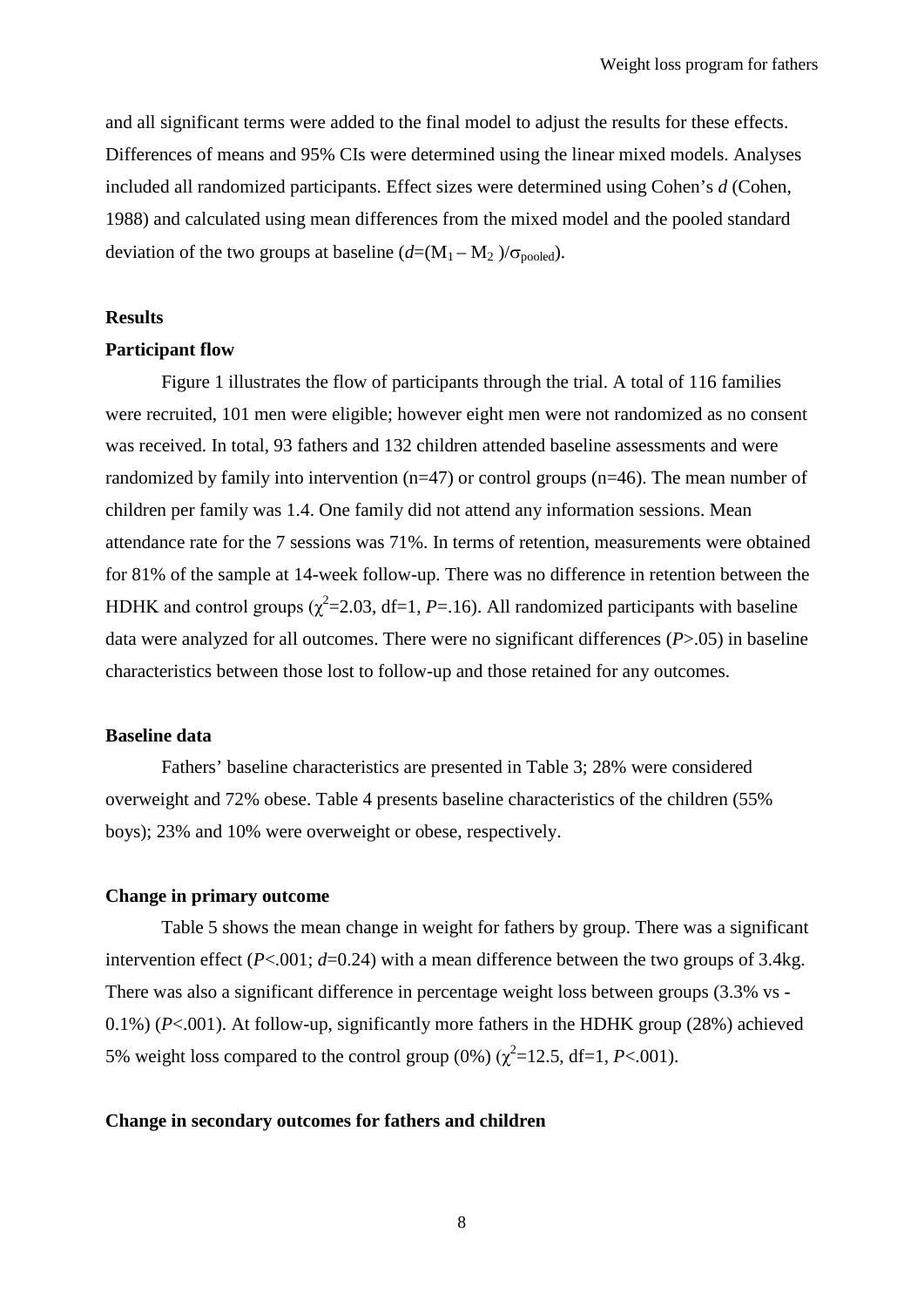Significant intervention effects were found for fathers' waist circumference (*P*<.001); BMI ( $P<.001$ ); resting heart rate ( $P<.01$ ); mean steps/day ( $P=.04$ ) and daily energy (kJ/day) intake  $(P<.01)$  represented by medium effect sizes (range  $d=0.366 - 0.59$ ). No significant differences between the two groups were found for blood pressure or sitting time variables.

For children, (Table 6) there were significant group-by-time differences for BMI, BMI z-score  $(P=0.05)$  and mean steps/day  $(P=0.01)$ . There were no significant between group effects for the other secondary outcomes (*P*>.05). Except where noted, these results relate to all children participanting in the trial.

# **Discussion**

The primary aim of the current study was to evaluate the effectiveness of the 'Healthy Dads, Healthy Kids' (HDHK) intervention in a community setting delivered by trained facilitators, as a unique approach to reduce obesity prevalence in men and improve lifestyle behaviors in children. To the authors knowledge, this is the first community RCT to demonstrate the effectiveness of targeting overweight fathers in effecting changes in their own lifestyle behaviors and those of their children. Significant intervention effects were found for fathers' weight, BMI, waist circumference, resting heart rate, physical activity levels, and dietary intake. For children, intervention effects were found for adiposity and physical activity. Feasibility of the HDHK intervention delivered in a community setting was also established, evidenced by the successful recruitment of fathers and sound retention and attendance rates.

For fathers, the weight loss difference between groups was both statistically and clinically significant [\(Stevens et al., 2006\)](#page-18-10). For example, in the Diabetes Prevention Program, a between group difference of 3.5kg was associated with a 39% reduction in the onset of Type 2 diabetes in overweight/obese adults [\(Knowler et al., 2002\)](#page-16-11). The weight loss findings are also comparable to other male only weight loss studies, although many of these reported with completer analysis only [\(Young et al., 2012\)](#page-19-2). Other than the HDHK efficacy trial [\(Morgan et](#page-17-1)  [al., 2011b\)](#page-17-1), to our knowledge, no other lifestyle program has targeted fathers exclusively nor tailored a program specifically to them, which makes direct comparisons difficult. Of interest, the mean weight loss difference between groups was almost half that found in the efficacy trial [\(Morgan et al., 2011b\)](#page-17-1). This disparity demonstrates the expected difference in effect between a closely monitored trial delivered by highly qualified research personnel in a university setting and a community program delivered by trained local facilitators in a community setting [\(Conn](#page-15-9)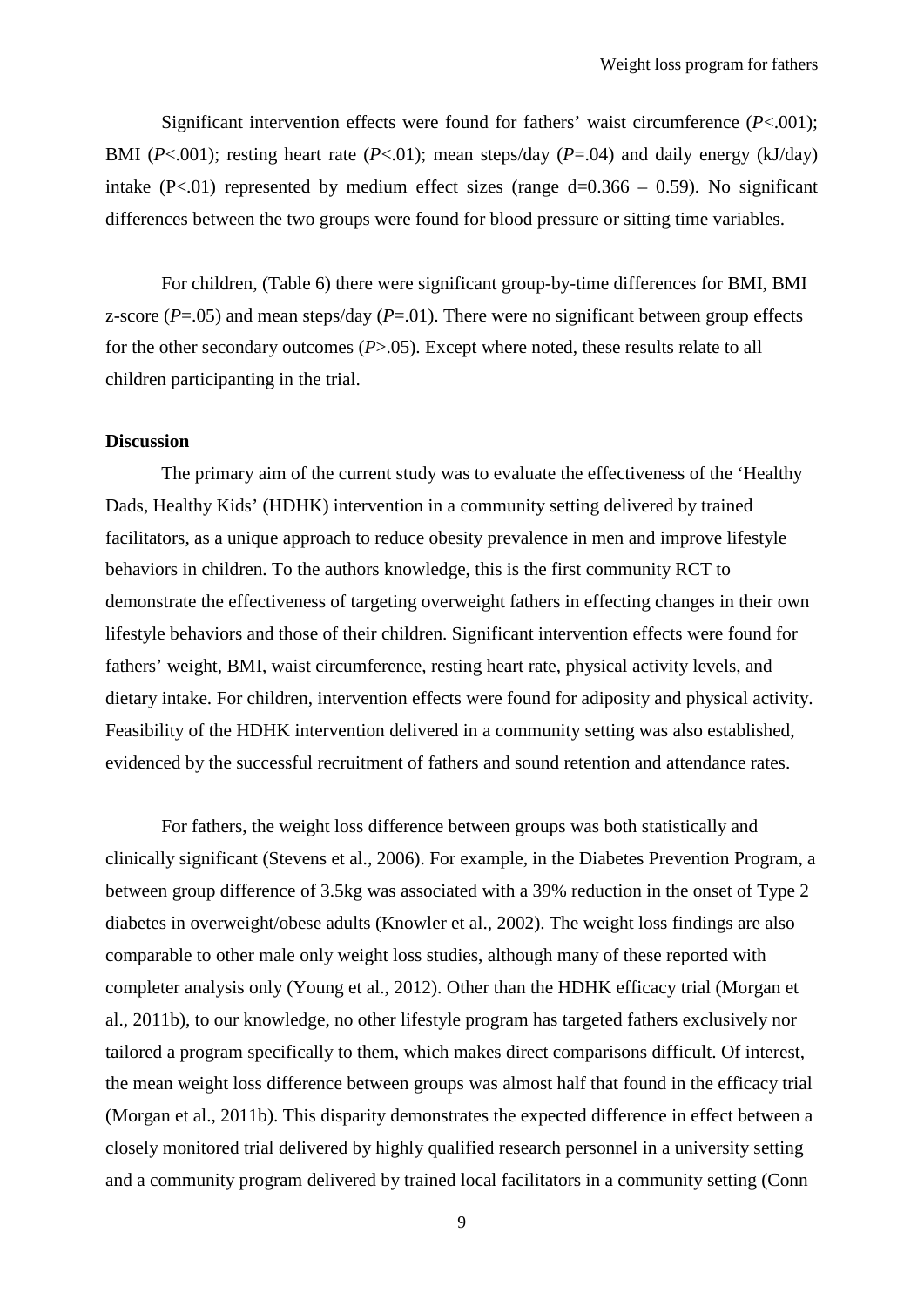[et al., 2011\)](#page-15-9). In addition, the intervention in the current trial had only seven sessions delivered over seven weeks compared to eight sessions over 3 months in the efficacy trial. As a consequence, the duration of the program will be reconsidered for future implementation, as intervention duration has been found to positively predict effectiveness in child obesity prevention interventions involving parents [\(Niemeier et al., 2012\)](#page-18-11).

Some of the difference between trial results for fathers' weight is likely to be due to the different recruitment strategies employed. In the efficacy trial, fathers were recruited using school newsletters which promoted the program as an opportunity for fathers to 'lose a few kilos'. In the community trial, key recruitment strategies were school presentations and interactions with parents waiting to pick up their children after school, with the program marketed as an opportunity for dads to spend quality time with their children in fun physical activities. As a result there may have been more fathers highly motivated to lose weight in the efficacy trial, supported by the fact that they were, on average, 4.1kg heavier at baseline. In comparison, the community trial was conducted in two LGAs that are well above regional and state averages for physical inactivity, inadequate fruit and vegetable intake and obesity [\(Hunter](#page-16-12)  [Medicare Local, 2012\)](#page-16-12). The community trial findings demonstrate that, despite living in these challenging obesity promoting environments, a program tailored to the specific needs of this population can be effective in achieving weight loss and improving health behaviors. There was also a high percentage of mining and shift workers in this study, making this an at-risk population [\(Australian Bureau of Statistics, 2009\)](#page-15-4) as shift workers are faced with unique behavioral and biological challenges to healthy eating and physical activity [\(Atkinson et al.,](#page-15-5)  [2008\)](#page-15-5), as well as adding constraints to availability to attend all sessions.

Relative to the control group, fathers in the intervention group significantly improved their physical activity levels, BMI, waist circumference, resting heart rate and dietary intake. Favoring the intervention group, the between-group difference of 1258 steps per day at followup is clinically important [\(Dwyer et al., 2007\)](#page-15-10) and noteworthy, given the previously documented mediating effect of physical activity on weight loss in fathers [\(Lubans et al.,](#page-17-7)  [2012\)](#page-17-7). A recent systematic review of physical activity interventions in men [\(George et al.,](#page-16-13)  [2012\)](#page-16-13) reported that almost half of the studies did not significantly improve physical activity levels, although many did not use objective measures. The HDHK intervention was designed to appeal to men and targeted self-efficacy, goal setting, social support and outcome expectations,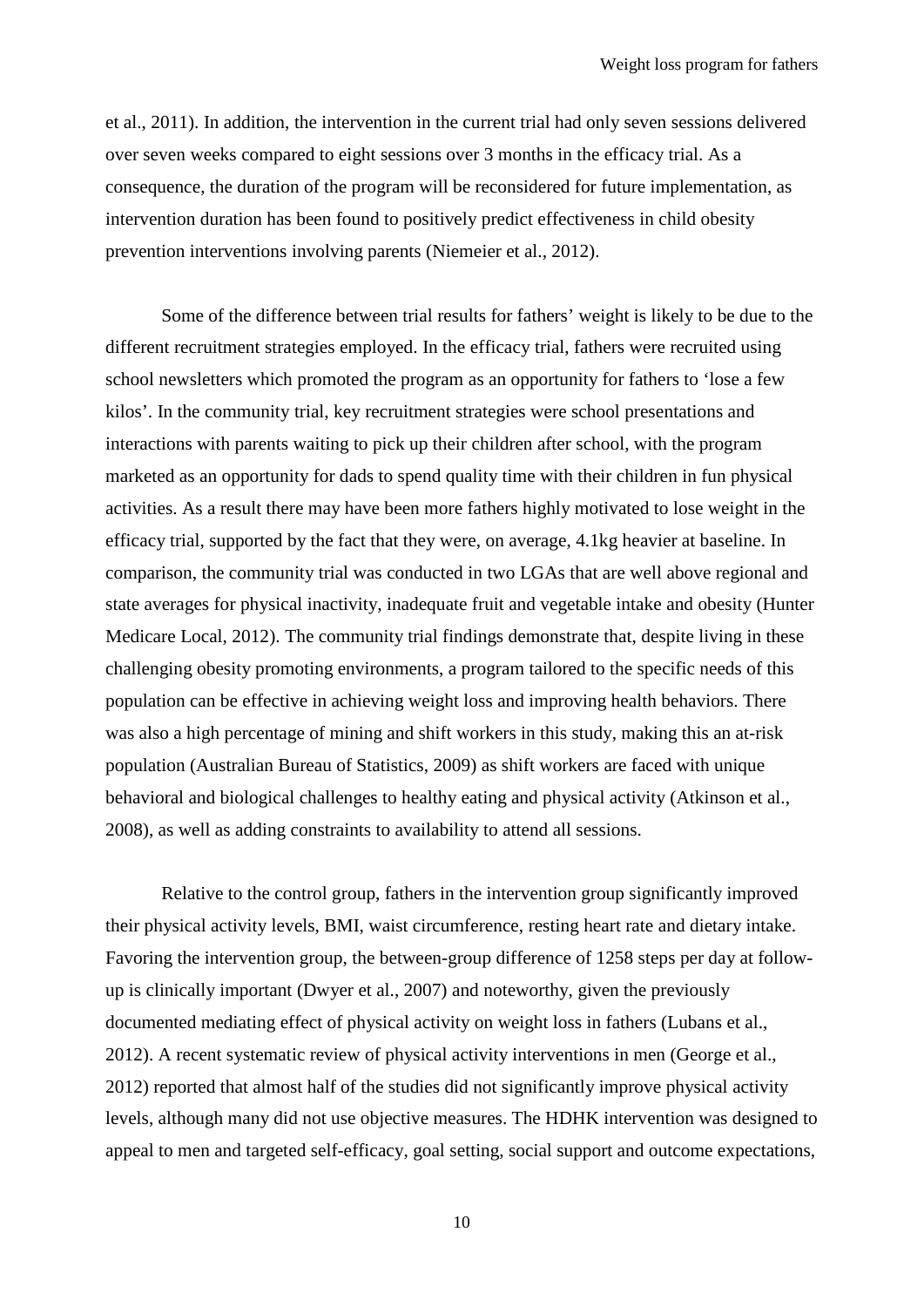aligning with recommendations from the literature to increase physical activity [\(George et al.,](#page-16-13)  [2012,](#page-16-13) [Bravata et al., 2007\)](#page-15-11).

There was also a significant intervention effect for fathers for a reduction in total daily kJ intake with a mean difference between groups of approximately 2000kJ/day, sufficient to induce weight loss. A recent review of nutrition interventions in men identified mixed findings, highlighted the uncertainty around strategies to improve dietary intake in men, and the paucity of high quality studies [\(Taylor et al., 2013\)](#page-18-12). Our findings are encouraging and support the potential for gender-tailored approaches in programs to achieve dietary changes in men, as shown in other studies [\(Morgan et al., 2013,](#page-17-4) [Morgan et al., 2012\)](#page-17-8).

The innovative aspect of the HDHK intervention was that fathers and children were both targeted as agents of behavior change in their families. The overall improvements in fathers' health outcomes and behaviors may be explained by the additional motivation and encouragement to role model healthy lifestyles and create healthy home environments for their children. For example, the program motivated fathers to engage in physical activity with their children and involve them in healthy eating opportunities. In turn, the children were encouraged to prompt and encourage their fathers to adopt healthier behaviors. This reciprocal reinforcement of healthier behaviors between father and child(ren) was targeted in the program and is particularly pertinent when adopting and refining behaviors [\(Bandura, 1978\)](#page-15-12).

At post-test, a significant between-group intervention effect was observed for children's physical activity, favoring the intervention group. This is very encouraging, given that the evidence for the impact of community interventions successfully increasing physical activity in children has been weak [\(van Sluijs et al., 2011\)](#page-19-3). While it has been unclear how best to engage parents [\(O'Connor et al., 2009\)](#page-18-2), our findings highlight the importance of targeting fathers. Although parental modeling of physical activity has been found to be associated with child physical activity [\(van der Horst et al., 2007\)](#page-19-4), family-based interventions to increase child physical activity have been characterized by poor study quality, inconsistent findings, and the use of self-report measures [\(O'Connor et al., 2009,](#page-18-2) [van Sluijs et al., 2011\)](#page-19-3). The significant intervention effect for children indicates the effectiveness of the HDHK intervention approach, which focused on fathers and children spending quality time, at sessions and in home tasks, engaged in fundamental movement activities, rough and tumble play and fun, health-related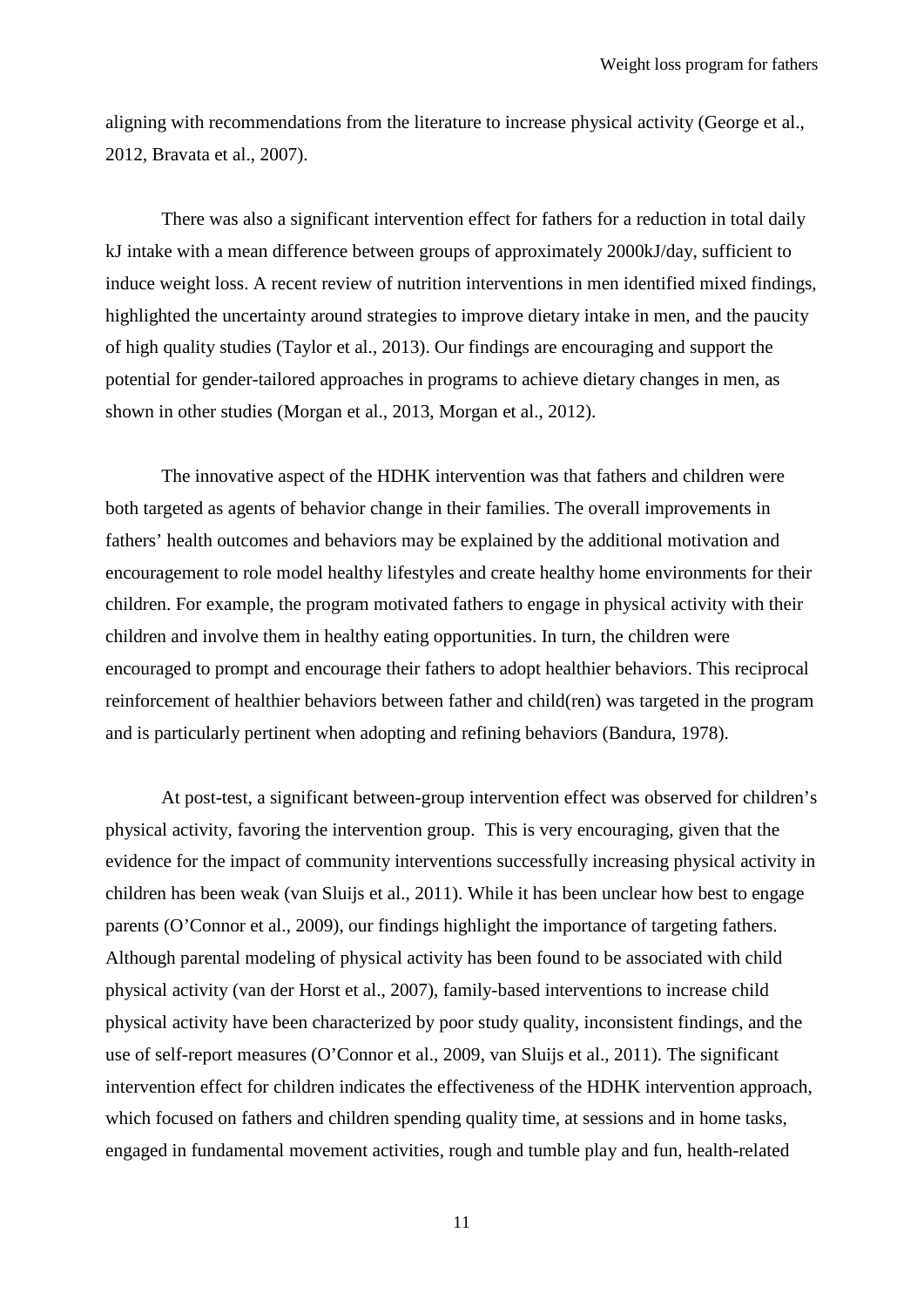fitness games, and suggests that these should be key elements of programs targeting physical activity in children.

Despite favorably impacting on energy intake for children in the efficacy trial [\(Morgan](#page-17-1)  [et al., 2011b\)](#page-17-1), measured by daily energy intake relative to body weight, we did not find a significant intervention effect for this variable in the current trial. This may be due to a number of reasons including the challenges of using self-reported measures. Children may have also positively changed other aspects of their eating behavior or reduced portion sizes, which may not have been detected using a semi-quantitative FFQ. The program may also need to make more explicit efforts to engage mothers in the future, given their usually central role in food purchase, preparation and provision [\(Harnack et al., 1998\)](#page-16-14). It may also be that the dietary messages may need to be strengthened within the facilitator training and during delivery in future programs. There was no difference between groups for sitting or screen time, where the study is likely to have been underpowered. A possible strength of both the FFQ and sitting time measures was they were completed by mothers who were not directly involved in the program, which aimed to reduce reporting bias.

Despite the non-significant difference in energy intake, children in the intervention group significantly improved their weight status, compared to the control, as measured by the mean reduction in BMI and BMI-z score. Although a recent Cochrane review demonstrated that strong evidence exists for efficacious child obesity prevention programs, it noted the need for more rigorous study designs and translational research to embed effective interventions in community settings [\(Waters et al., 2011\)](#page-19-1). Further, the HDHK findings are important given the difficulty in reversing obesity once it is established [\(Luttikhuis et al., 2009\)](#page-17-9). The BMI and BMI-z results from this trial may be slightly difficult to interpret, given that we did not detect a difference in energy intake and the between-group difference observed for steps (1625 steps/day) may not have been enough to elicit a change in BMI z-score of this nature. However, it is important to note that measuring dietary intake in children is very difficult [\(Magarey et al., 2011\)](#page-17-10), and that the dietary results would likely have included a larger component of error than the weight and height results, which are considerably easier to measure with good validity and reliability. In addition, two significant physical activity components of HDHK were rough-and-tumble play and health-related fitness, which include many vigorous intensity non-ambulatory activities and games. As such, the associated energyexpenditure from these activities may not be adequately captured using pedometry.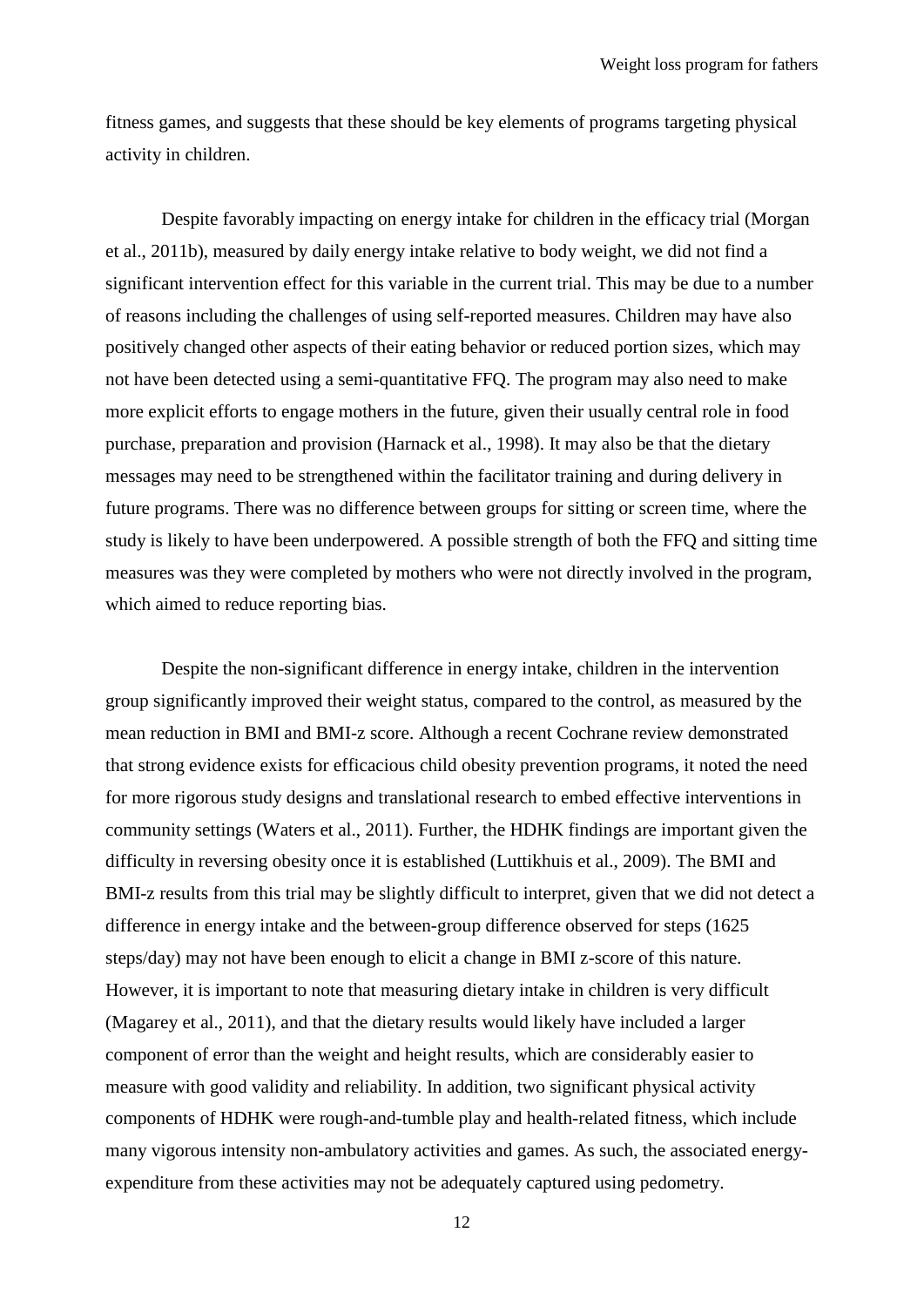Internationally, obesity in men and obesity prevention in children are public health priorities [\(Finucane et al., 2011\)](#page-16-0). A community-based program that can improve health outcomes for men and children simultaneously may be a cost-effective obesity prevention strategy in comparison to separate interventions. Compared to other family-based interventions, the HDHK intervention was less onerous with a lower number of sessions and less face-to-face time than other programs [\(McLean et al., 2003,](#page-17-11) [Waters et al., 2011\)](#page-19-1). The HDHK community trial also addressed many of the limitations in the literature [\(Birch and](#page-15-13)  [Ventura, 2009,](#page-15-13) [Young et al., 2012,](#page-19-2) [Waters et al., 2011,](#page-19-1) [van Sluijs et](#page-19-3) al., 2011), and its strengths included: a randomized design, intention-to-treat analysis, theoretically-based framework and use of an objective measure for the primary outcome. There were some study limitations which need to be noted. Use of the FFQ as a dietary assessment tool may be associated with a reporting bias, which would manifest as systematic rather than random error. In addition, the HDHK intervention only involved a 14-week follow-up; longer-term follow-up as well as a cost effectiveness evaluation would provide important additional information. Future research for the HDHK program of work will also examine enablers, barriers and effectiveness of the approaches for recruitment, implementation, evaluation and sustainability in each of the LGAs.

#### **Conclusion**

Within the child development literature there is considerable evidence that fathers play a key role in their child's social, academic, cognitive and behavioral development [\(Lundahl et](#page-17-12)  [al., 2008\)](#page-17-12). While there is limited research examining paternal influences on children's lifestyle behaviors, there is consistent evidence that parents influence their child's patterns through their own behaviors, role modeling and parenting practices [\(Edwardson and Gorely, 2010,](#page-16-15) [Patrick](#page-18-13)  [and Nicklas, 2005\)](#page-18-13). The current HDHK intervention delivered by trained facilitators in a community setting targeting overweight fathers was effective in achieving health improvements in fathers and children.

The translation of efficacious intergenerational obesity prevention programs into evidence-based community programs is a research and public health priority [\(Swanson et al.,](#page-18-14)  [2011,](#page-18-14) [Green and Glasgow, 2006\)](#page-16-6). The findings of this study have demonstrated both the generalizability and effectiveness of the HDHK intervention when implemented by local facilitators in a community setting.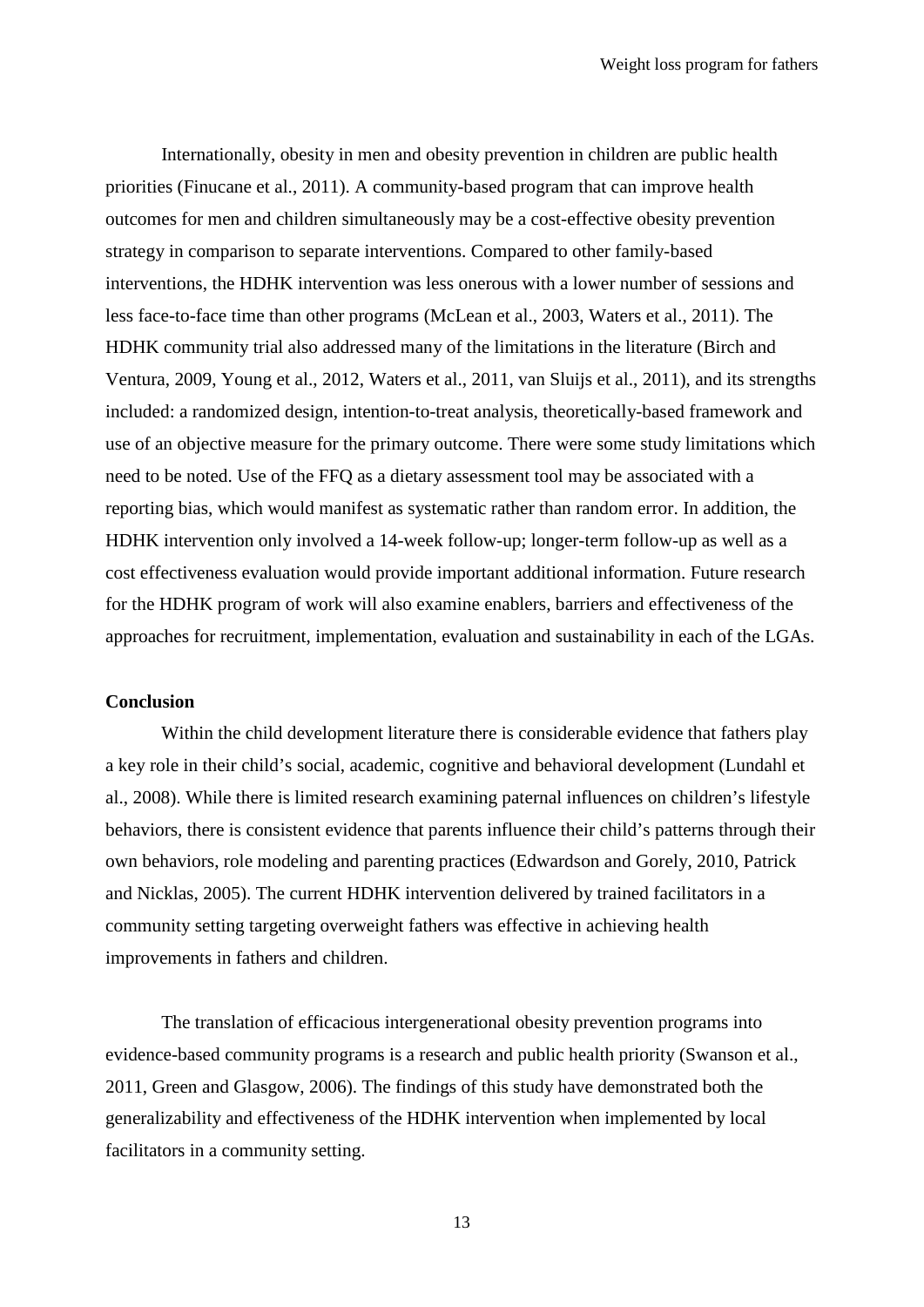#### **Acknowledgements**

We would also like to thank Belinda Avis, Danielle Ballantyne, Rebecca Blenkin, Gary Pomplun, Leah Philpott, Jodie Rauch, Tahlia Rutherford, Amanda Williams, Tracy Schumacher, Rebecca Williams, Emma Merceica, Jodie Pullman, Ashley Schmahl, Jacqeline Dutton, David Robertson, Larina Robinson, Tamika Small, Angela Humphery, Siobhan Handley, Mikhaila Tomlinson and Elroy Aguiar.

# **Conflict of interest statement**

The authors declare that they have no competing interests.

# **Funding source**

The Healthy Dads, Healthy Kids community program is funded by a Coal and Allied community development fund grant (2010 – 2012) and the Hunter Medical Research Institute. The funding bodies did not have any input into the design of the study, the collection or analysis of data, the preparation of this manuscript, or the decision to submit this manuscript for publication. C.E. Collins is supported by an Australian National Health and Medical Research Council Career Development Fellowship. R.C. Plotnikoff is funded by a Senior Research Fellowship from the National Health and Medical Research Council of Australia. Anthony Okely is supported by a National Heart Foundation of Australia Career Development Fellowship.

#### **Authors' contributions**

The study chief investigators PJM, DRL, CEC, RCP, RC, TB, RF and ADO were responsible for identifying the research question, design of the study, obtaining ethics approval, and acquisition of funding and overseeing study implementation. Research assistants MDY, AM, JBC, ATC, KLS and PhD student ABL have contributed to the development of intervention materials, recruiting participants and study implementation. All authors were responsible for the drafting of this manuscript and have read and approved the final version.

Supplementary data to this article can be found online at <http://dx.doi.org/10.1016/j.ypmed.2013.12.019>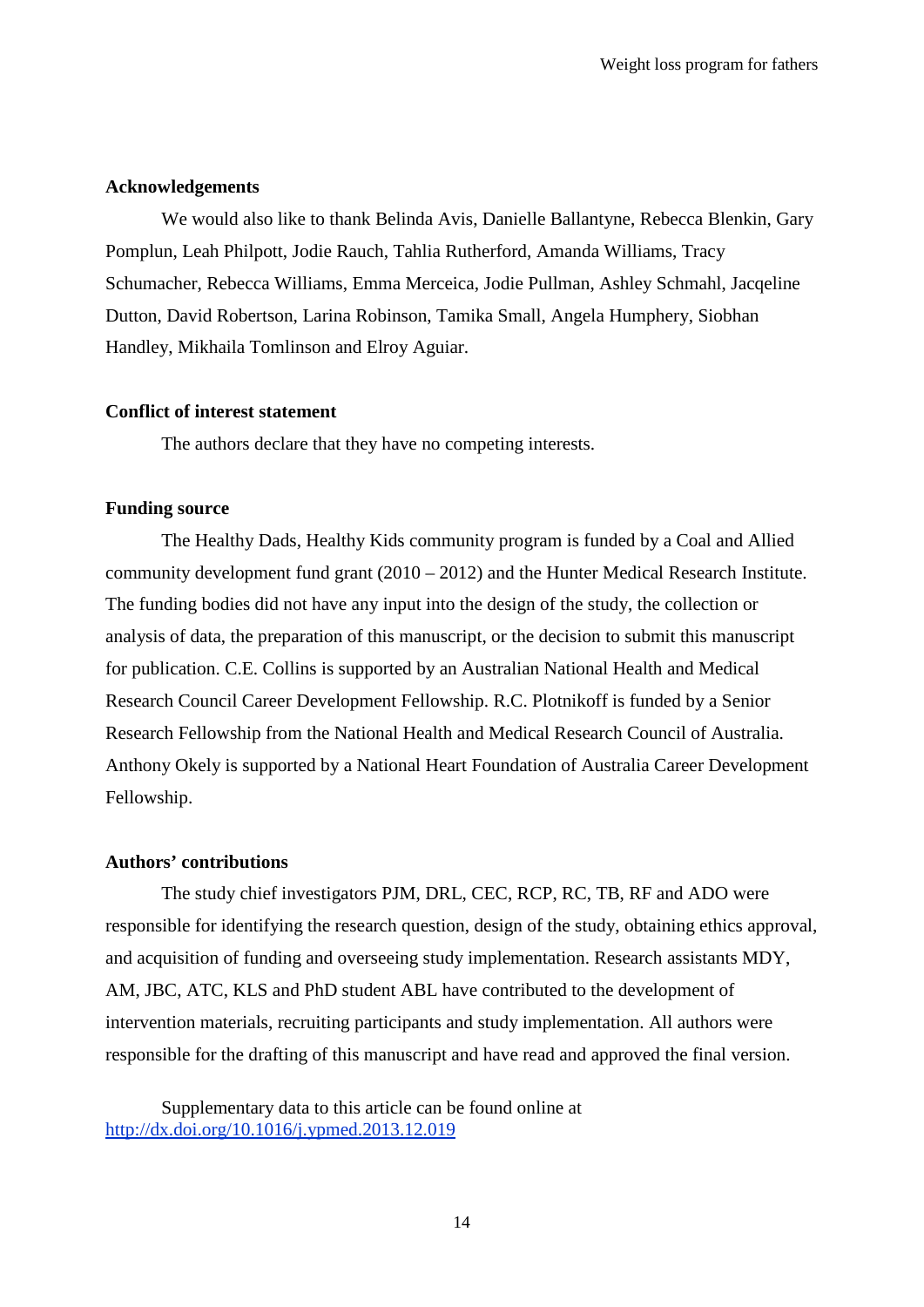# **REFERENCES**

- <span id="page-15-5"></span>Atkinson, G., Fullick, S., Grindey, C. & Maclaren, D. (2008). Exercise, energy balance and the shift worker. *Sports Med.,* 38**,** 671-685.
- <span id="page-15-18"></span>Australian Bureau of Statistics (2008). Socio-economic Indexes for Areas (SEIFA) Australia-2006: Postal Areas, Index of Relative Socio-economic Advantage and Disadvantage. Canberra, Commonwealth of Australia.
- <span id="page-15-4"></span>Australian Bureau of Statistics (2009). Working Time Arrangements, Australia. Canberra, ABS.
- <span id="page-15-1"></span>Australian Bureau of Statistics (2011). Overweight and obesity in adults in Australia: A snapshot, 2007-2008. Canberra.
- <span id="page-15-3"></span>Australian Bureau of Statistics (2013a). Australian Health Survey: Physical Activity, 2011-12 (No. 4364.0.55.004)
- <span id="page-15-2"></span>Australian Bureau of Statistics (2013b). Australian Health Survey: Updated Results, 2011- 2012 (No. 4364.0.55.003).
- <span id="page-15-12"></span>Bandura, A. (1978). The self system in reciprocal determinism. *Am. Psychol.,* 33**,** 344-358.
- <span id="page-15-6"></span>Bandura, A. (1986). *Social foundations of thought and action: A Social Cognitive Theory,*  Englewood Cliffs, NJ, Prentice-Hall.
- <span id="page-15-0"></span>Barr, E. L. M., Magliano, D. J., Zimmet, P. Z., Polkinghorne, K. R., Atkins, R. C., Dunstan, D. W., Murray, S. G. & Shaw, J. E. (2006). AusDiab 2005, The Australian Diabetes, Obesity and Lifestyle Study Tracking the Accelerating Epidemic: Its Causes and Outcomes. Melbourne, Australia, International Diabetes Institute.
- <span id="page-15-13"></span>Birch, L. L. & Ventura, A. K. (2009). Preventing childhood obesity: what works? *Int. J. Obes.,* 33**,** S74-S81.
- <span id="page-15-11"></span>Bravata, D. M., Smith-Spangler, C., Sundaram, V., Gienger, A. L., Lin, N., Lewis, R., Stave, C. D., Olkin, I. & Sirard, J. R. (2007). Using pedometers to increase physical activity and improve health: a systematic review. *JAMA,* 298**,** 2296-2304.
- <span id="page-15-17"></span>Burrows, T. L., Warren, J. M., Colyvas, K., Garg, M. L. & Collins, C. E. (2009). Validation of parental report of overweight children's fruit and vegetable intake using plasma carotenoids. *Obesity,* 17**,** 162-168.
- <span id="page-15-8"></span>Cohen, J. (1988). *Statistical power analysis for the behavioral sciences,* Hillsdale, NJ, Lawrence Earlbaum Associates.
- <span id="page-15-15"></span>Cole, T. & Pan, H. (2002). LMS growth computer program. 2.12 ed. London, United Kingdom, Medical Research Council.
- <span id="page-15-14"></span>Cole, T. J., Freeman, J. V. & Preece, M. A. (1995). Body mass index reference curves for the UK, 1990. *Arch. Dis. Child.,* 73**,** 25-29.
- <span id="page-15-7"></span>Collins, C., Okely, A. D., Morgan, P., Jones, R. A., Burrows, T., Cliff, D. P., Colyvas, K. I. M., Warren, J. M., Steele, J. R., et al. (2011). Parent diet modification, child activity, or both in obese children: An RCT. *Pediatrics,* 127**,** 619-627.
- <span id="page-15-16"></span>Collins, C. E., Watson, J. F., Guest, M., Boggess, M. M., Duncanson, K., Pezdirc, K., Rollo, M., Hutchesson, M. J. & Burrows, T. L. (in press). Reproducibility and comparative validity of a food frequency questionnaire for adults. *Clin. Nutr.*
- <span id="page-15-9"></span>Conn, V. S., Hafdahl, A. R. & Mehr, D. R. (2011). Interventions to Increase Physical Activity among Healthy Adults: Meta-Analysis of Outcomes. *Am. J. Public Health,* 101**,** 751- 758.
- <span id="page-15-10"></span>Dwyer, T., Hosmer, D., Hosmer, T., Venn, A. J., Blizzard, C. L., Granger, R. H., Cochrane, J. A., Blair, S. N., Shaw, J. E., et al. (2007). The inverse relationship between number of steps per day and obesity in a population-based sample: the AusDiab study. *Int. J. Obes.,* 31**,** 797-804.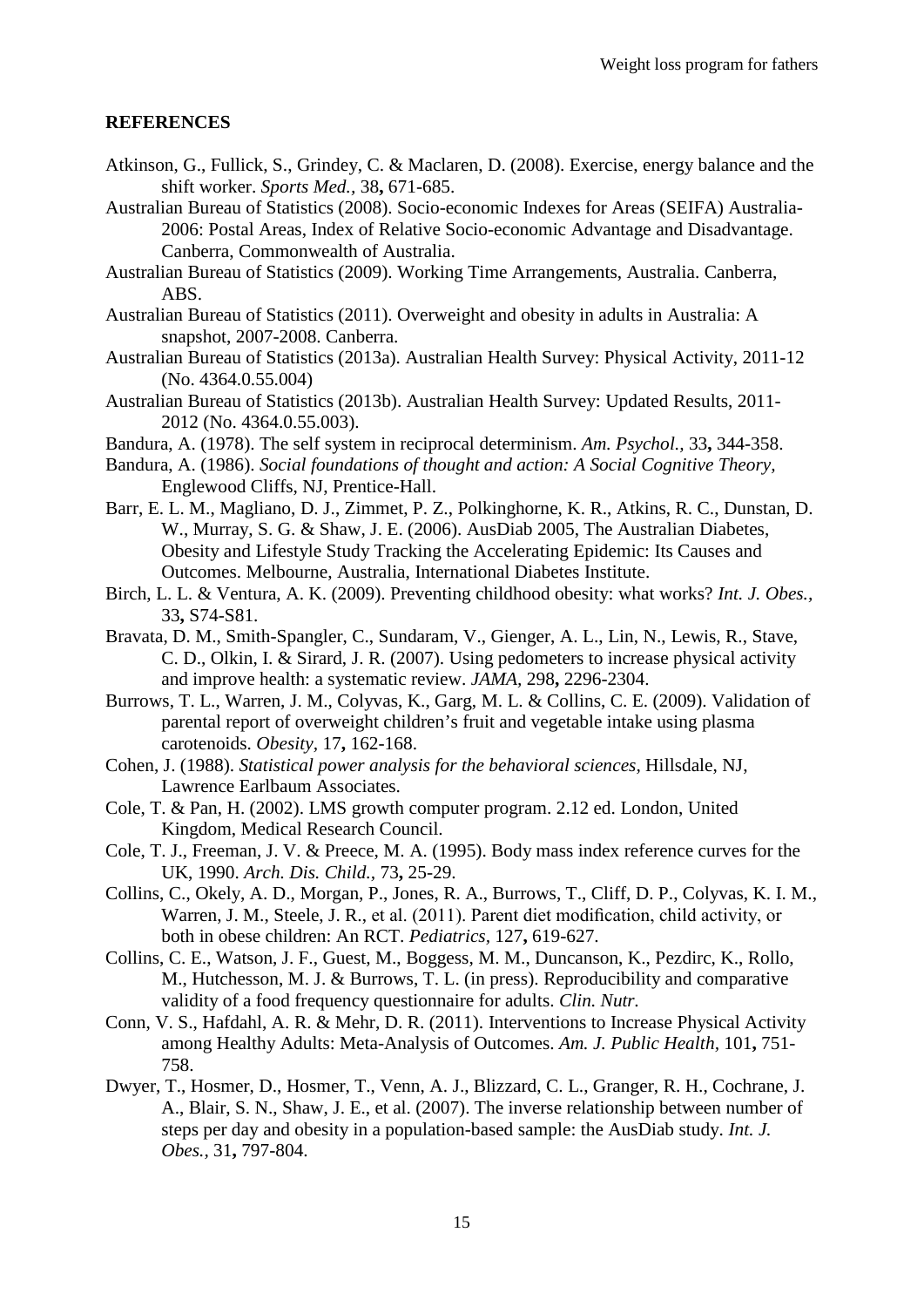- <span id="page-16-15"></span>Edwardson, C. L. & Gorely, T. (2010). Parental influences on different types and intensities of physical activity in youth: A systematic review. *Psychol. Sport. Exerc.,* 11**,** 522-535.
- <span id="page-16-16"></span>Eston, R. G., Rowlands, A. V. & Ingledew, D. K. (1998). Validity of heart rate, pedometry, and accelerometry for predicting the energy cost of children's activities. *J. Appl. Physiol.,* 84**,** 362-371.
- <span id="page-16-0"></span>Finucane, M. M., Stevens, G. A., Cowan, M. J., Danaei, G., Lin, J. K., Paciorek, C. J., Singh, G. M., Gutierrez, H. R., Lu, Y., et al. (2011). National, regional, and global trends in body-mass index since 1980: systematic analysis of health examination surveys and epidemiological studies with 960 country-years and 9.1 million participants. *Lancet,* 377**,** 557-67.
- <span id="page-16-10"></span>Fletcher, R., May, C., St George, J., Morgan, P. J. & Lubans, D. R. (2011). Fathers' perceptions of rough-and-tumble play: Implications for early childhood services. *Australias. J. Early Childhood,* 36**,** 131-138.
- <span id="page-16-4"></span>Freeman, E., Fletcher, R., Collins, C., Morgan, P. J., Burrows, T. & Callister, R. (2012). Preventing and treating childhood obesity: Time to target fathers. *Int. J. Obes.,* 36**,** 12- 15.
- <span id="page-16-2"></span>French, S. A. & Jeffery, R. W. (1994). Sex differences among participants in a weight-control program *Addict. Behav.,* 19**,** 147-158.
- <span id="page-16-13"></span>George, E. S., Kolt, G. S., Duncan, M. J., Caperchione, C. M., Mummery, W. K., Vandelanotte, C., Taylor, P. & Noakes, M. (2012). A Review of the Effectiveness of Physical Activity Interventions for Adult Males. *Sports Med.,* 42**,** 281-300.
- <span id="page-16-7"></span>Golan, M. & Weizman, A. (2001). Familial approach to the treatment of childhood obesity. A conceptual model. *J. Nutr. Educ.,* 33**,** 102-107.
- <span id="page-16-8"></span>Golan, M., Weizman, A., Apter, A. & Fainaru, M. (1998). Parents as the exclusive agents of change in the treatment of childhood obesity. *Am. J. Clin. Nutr.,* 67**,** 1130-1135.
- <span id="page-16-6"></span>Green, L. W. & Glasgow, R. E. (2006). Evaluating the relevance, generalization, and applicability of research: issues in external validation and translation methodology. *Eval. Health Prof.,* 29**,** 126-53.
- <span id="page-16-3"></span>Hall, L., Collins, C. E., Morgan, P. J., Burrows, T. L., Lubans, D. R. & Callister, R. (2011). Children's intake of fruit and selected energy-dense nutrient-poor foods is associated with fathers' intake. *J. Am. Diet. Assoc.,* 111**,** 1039-1044.
- <span id="page-16-14"></span>Harnack, L., Story, M., Martinson, B., Neumark-Sztainer, D. & Stang, J. (1998). Guess who's cooking? The role of men in meal planning, shopping, and preparation in US families. *J. Am. Diet. Assoc.,* 98**,** 995-1000.
- <span id="page-16-5"></span>Hingle, M. D., O'connor, T. M., Dave, J. M. & Baranowski, T. (2010). Parental involvement in interventions to improve child dietary intake: A systematic review. *Prev. Med.,* 51**,** 103- 111.
- <span id="page-16-12"></span>Hunter Medicare Local (2012). Health behaviours and health care needs: draft report for Hunter residents 2012.
- <span id="page-16-11"></span>Knowler, W. C., Barrett-Connor, E., Fowler, S. E., Hamman, R. F., Lachin, J. M., Walker, E. A. & Nathan, D. M. (2002). Reduction in the incidence of type 2 diabetes with lifestyle intervention or metformin. *N. Engl. J. Med.,* 346**,** 393-403.
- <span id="page-16-1"></span>Lemon, S. C., Rosal, M. C., Zapka, J., Borg, A. & Andersen, V. (2009). Contributions of weight perceptions to weight loss attempts: Differences by body mass index and gender. *Body Image,* 6**,** 90-96.
- <span id="page-16-9"></span>Lubans, D. R., Morgan, P. J., Cliff, D. P., Barnett, L. M. & Okely, A. D. (2010). Fundamental movement skills in children and adolescents: Review of associated health benefits. *Sports Med.,* 40**,** 1019-1035.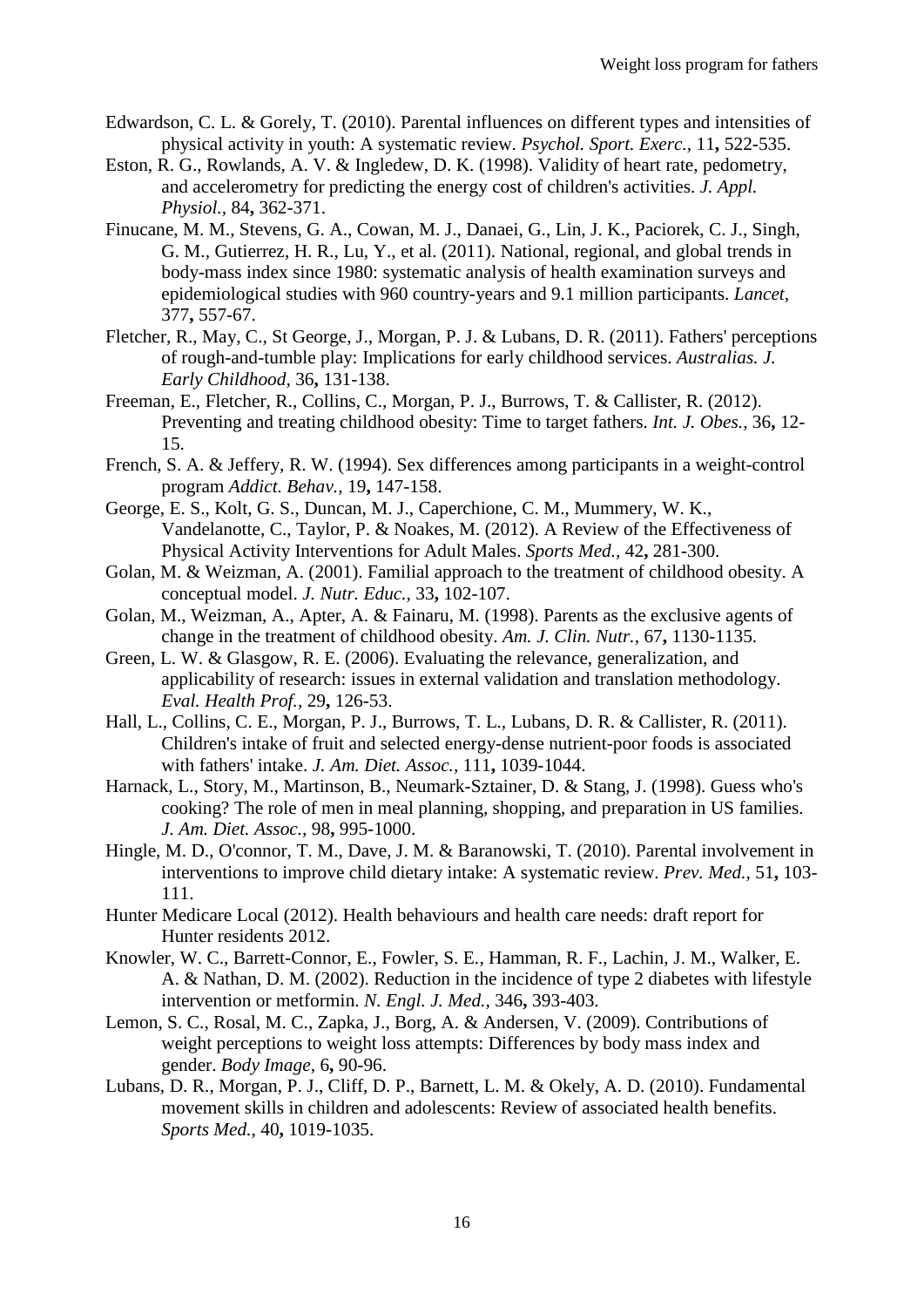- <span id="page-17-7"></span>Lubans, D. R., Morgan, P. J., Collins, C. E., Okely, A. D., Burrows, T. & Callister, R. (2012). Mediators of weight loss in the 'Healthy Dads, Healthy Kids' pilot study for overweight fathers. *Int. J. Behav. Nutr. Phys. Act.,* 9.
- <span id="page-17-12"></span>Lundahl, B. W., Tollefson, D., Risser, H. & Lovejoy, M. C. (2008). A Meta-Analysis of Father Involvement in Parent Training. *Res. Soc. Work Pract.,* 18**,** 97-106.
- <span id="page-17-9"></span>Luttikhuis, H. O., Baur, L., Jansen, H., Shrewsbury, V. A., O'malley, C., Stolk, R. P. & Summerbell, C. D. (2009). Interventions for treating obesity in children. *Cochrane Database Syst. Rev.***,** DOI: 10.1002/14651858.CD001872.pub2.
- <span id="page-17-10"></span>Magarey, A., Watson, J., Golley, R. K., Burrows, T., Sutherland, R., Mcnaughton, S. A., Denney-Wilson, E., Campbell, K. & Collins, C. (2011). Assessing dietary intake in children and adolescents: considerations and recommendations for obesity research. *Int. J. Pediatr. Obes.,* 6**,** 2-11.
- <span id="page-17-0"></span>Marsh, S., Foley, L. S., Wilks, D. C. & Maddison, R. (in press). Family-based interventions for reducing sedentary time in youth: a systematic review of randomized controlled trials. *Obes. Rev.*
- <span id="page-17-14"></span>Marshall, A. L., Miller, Y. D., Burton, N. W. & Brown, W. J. (2010). Measuring total and domain-specific sitting: a study of reliability and validity. *Med. Sci. Sports Exerc.,* 42**,** 1094-102.
- <span id="page-17-13"></span>Mccarthy, H., Jarrett, K. & Crawley, H. (2001). The development of waist circumference percentiles in British children aged 5.0 ± 16.9 y. *Eur. J. Clin. Nutr.,* 55**,** 902-907.
- <span id="page-17-11"></span>Mclean, N., Griffin, S., Toney, K. & Hardeman, W. (2003). Family involvement in weight control, weight maintenance and weight-loss interventions: a systematic review of randomised trials. *Int. J. Obes.,* 27**,** 987-1005.
- <span id="page-17-4"></span>Morgan, P. J., Callister, R., Collins, C. E., Plotnikoff, R. C., Young, M. D., Berry, N., Mcelduff, P., Burrows, T., Aguiar, E., et al. (2013). The SHED-IT community trial: A randomized controlled trial of internet- and paper-based weight loss programs tailored for overweight and obese men. *Ann. Behav. Med.,* 45**,** 139-152.
- <span id="page-17-6"></span>Morgan, P. J., Collins, C. E., Plotnikoff, R. C., Cook, A. T., Berthon, B., Mitchell, S. & Callister, R. (2011a). Efficacy of a workplace-based weight loss program for overweight male shift workers: The Workplace POWER (Preventing Obesity Without Eating like a Rabbit) randomized controlled trial. *Prev. Med.,* 52**,** 317-325.
- <span id="page-17-8"></span>Morgan, P. J., Collins, C. E., Plotnikoff, R. C., Cook, A. T., Berthon, B., Mitchell, S. & Callister, R. (2012). The impact of a workplace-based weight loss program on workrelated outcomes in overweight male shift workers. *J. Occup. Environ. Med.,* 54**,** 122- 127.
- <span id="page-17-1"></span>Morgan, P. J., Lubans, D. R., Callister, R., Okely, A. D., Burrows, T. L., Fletcher, R. & Collins, C. E. (2011b). The 'Healthy Dads, Healthy Kids' randomized controlled trial: Efficacy of a healthy lifestyle program for overweight fathers and their children. *Int. J. Obes.,* 35**,** 436-447.
- <span id="page-17-3"></span>Morgan, P. J., Lubans, D. R., Collins, C. E., Warren, J. M. & Callister, R. (2009). The SHED-IT randomized controlled trial: Evaluation of an internet-based weight-loss program for men. *Obesity,* 17**,** 2025-2032.
- <span id="page-17-5"></span>Morgan, P. J., Lubans, D. R., Collins, C. E., Warren, J. M. & Callister, R. (2011c). 12-month outcomes and process evaluation of the SHED-IT RCT: An internet-based weight loss program targeting men. *Obesity,* 19**,** 142-151.
- <span id="page-17-2"></span>Morgan, P. J., Lubans, D. R., Plotnikoff, R. C., Callister, R., Burrows, T., Fletcher, R., Okely, A. D., Young, M. D., Miller, A., et al. (2011d). The 'Healthy Dads, Healthy Kids' community effectiveness trial: study protocol of a community-based healthy lifestyle program for fathers and their children. *BMC Public Health,* 11.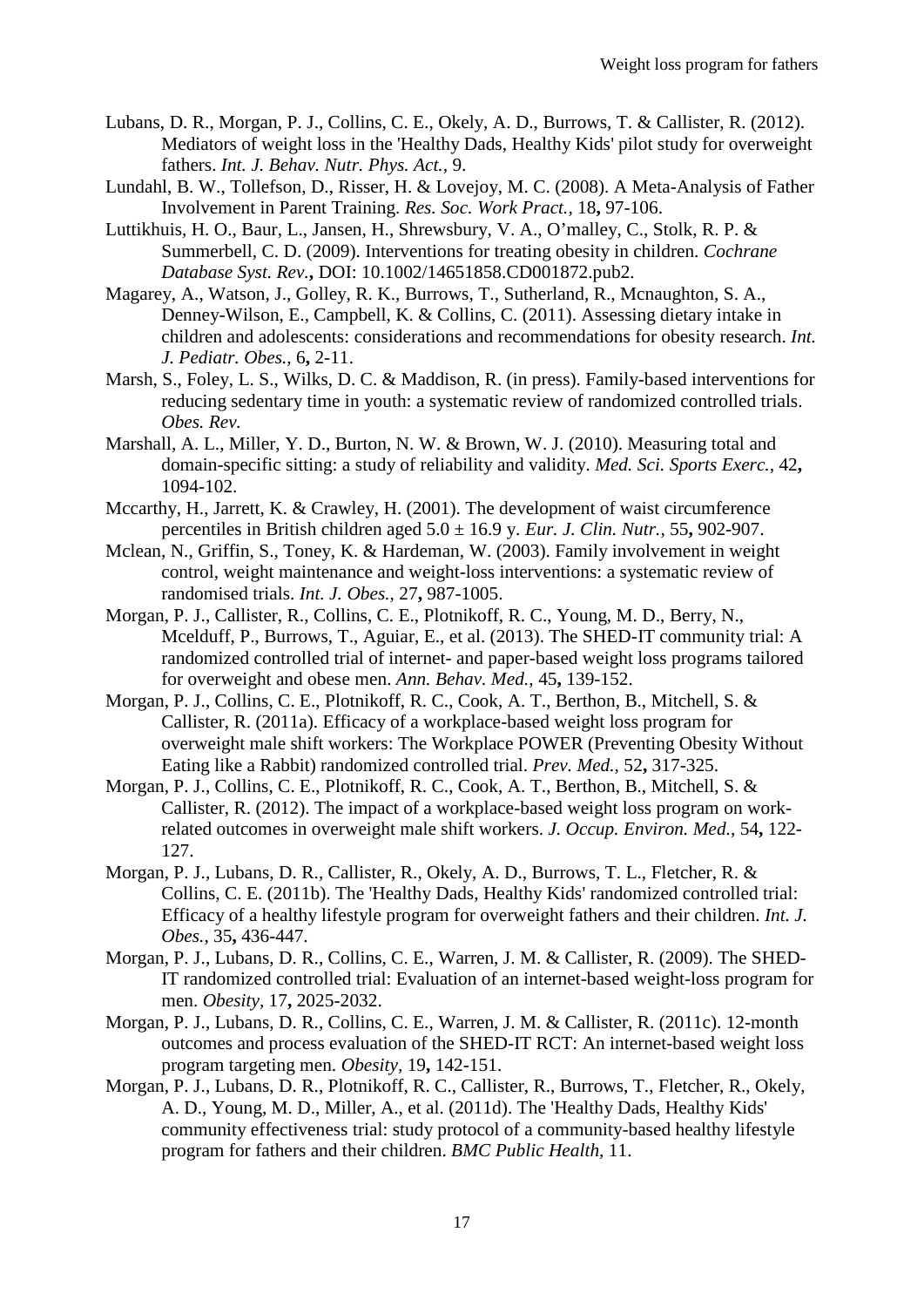- <span id="page-18-0"></span>Morgan, P. J., Warren, J. M., Lubans, D. R., Collins, C. E. & Callister, R. (2011e). Engaging men in weight loss: Experiences of men who participated in the male only SHED-IT pilot study. *Obes. Res. Clin. Pract.,* 5**,** e239-e248.
- <span id="page-18-11"></span>Niemeier, B. S., Hektner, J. M. & Enger, K. B. (2012). Parent participation in weight-related health interventions for children and adolescents: a systematic review and metaanalysis. *Prev. Med.,* 55**,** 3-13.
- <span id="page-18-2"></span>O'connor, T. M., Jago, R. & Baranowski, T. (2009). Engaging Parents to Increase Youth Physical Activity A Systematic Review. *Am. J. Prev. Med.,* 37**,** 141-149.
- <span id="page-18-8"></span>Okely, A. D., Collins, C. E., Morgan, P. J., Jones, R. A., Warren, J. M., Cliff, D. P., Burrows, T. L., Colyvas, K., Steele, J. R., et al. (2010). Multi-site randomized controlled trial of a child-centered physical activity program, a parent-centered dietary-modification program, or both in overweight children: The HIKCUPS study. *J. Pediatr.,* 157**,** 388- 394.
- <span id="page-18-7"></span>Ortega, F. B., Ruiz, J. R., Castillo, M. J. & Sjöström, M. (2008). Physical fitness in childhood and adolescence: a powerful marker of health. *Int. J. Obes.,* 32**,** 1-11.
- <span id="page-18-1"></span>Pagoto, S. L., Schneider, K. L., Oleski, J. L., Luciani, J. M., Bodenlos, J. S. & Whited, M. C. (2012). Male Inclusion in Randomized Controlled Trials of Lifestyle Weight Loss Interventions. *Obesity,* 20**,** 1234-1239.
- <span id="page-18-5"></span>Patrick, H., Hennessy, E., Mcspadden, K. & Oh, A. (2013). Parenting Styles and Practices in Children's Obesogenic Behaviors: Scientific Gaps and Future Research Directions. *Childhood Obes.,* 9**,** S-73.
- <span id="page-18-13"></span>Patrick, H. & Nicklas, T. A. (2005). A review of family and social determinants of children's eating patterns and diet quality. *J. Am. Coll. Nutr.,* 24 83-92.
- <span id="page-18-4"></span>Rodenburg, G., Oenema, A., Kremers, S. P. J. & Van De Mheen, D. (2013). Clustering of dietand activity-related parenting practices: cross-sectional findings of the INPACT study. *Int. J. Behav. Nutr. Phys. Act.,* 10.
- <span id="page-18-9"></span>Satter, E. (1996). Internal regulation and the evolution of normal growth as the basis for prevention of obesity in childhood. *J. Am. Diet. Assoc.,* 9**,** 860-864.
- <span id="page-18-3"></span>Sleddens, E. F. C., Gerards, S. M. P. L., Thijs, C., De Vries, N. K. & Kremers, S. P. J. (2011). General parenting, childhood overweight and obesity-inducing behaviors: a review. *Int. J. Pediatr. Obes.,* 6**,** e12-e27.
- <span id="page-18-15"></span>Steeves, J. A., Silcott, N. A., Bassett, D. R., Thompson, D. L. & Fitzhugh, E. C. (2011). Evaluation of the Omron HJ-720ITC Pedometer under Free-Living Conditions. *Med. Sci. Sports Exerc.,* 43**,** 1791-1797.
- <span id="page-18-6"></span>Stevens, J., Taber, D. R., Murray, D. M. & Ward, D. S. (2007). Advances and Controversies in the Design of Obesity Prevention Trials. *Obesity,* 15**,** 2163-2170.
- <span id="page-18-10"></span>Stevens, J., Truesdale, K. P., Mcclain, J. E. & Cai, J. (2006). The definition of weight maintenance. *Int. J. Obes.,* 30**,** 391-399.
- <span id="page-18-14"></span>Swanson, M., Studts, C. R., Bardach, S. H., Bersamin, A. & Schoenberg, N. E. (2011). Intergenerational energy balance interventions: a systematic literature review.Intergenerational energy balance interventions: a systematic literature review. *Health Educ. Behav.,* 38**,** 171-197.
- <span id="page-18-12"></span>Taylor, P. J., Kolt, G. S., Vandelanotte, C., Caperchione, C. M., Mummery, W. K., George, E. S., Karunanithi, M. & Noakes, M. J. (2013). A review of the nature and effectiveness of nutrition interventions in adult males - a guide for intervention strategies. *Int. J. Behav. Nutr. Phys. Act.,* 10**,** doi:10.1186/1479-5868-10-13.
- <span id="page-18-16"></span>Telford, A., Salmon, J., Jolley, D. & Crawford, D. (2004). Reliability and validity of physical activity questionnaires for children. The Children's Leisure activity Study Survey (CLASS). *Pediatr. Exerc. Sci.,* 16**,** 64-78.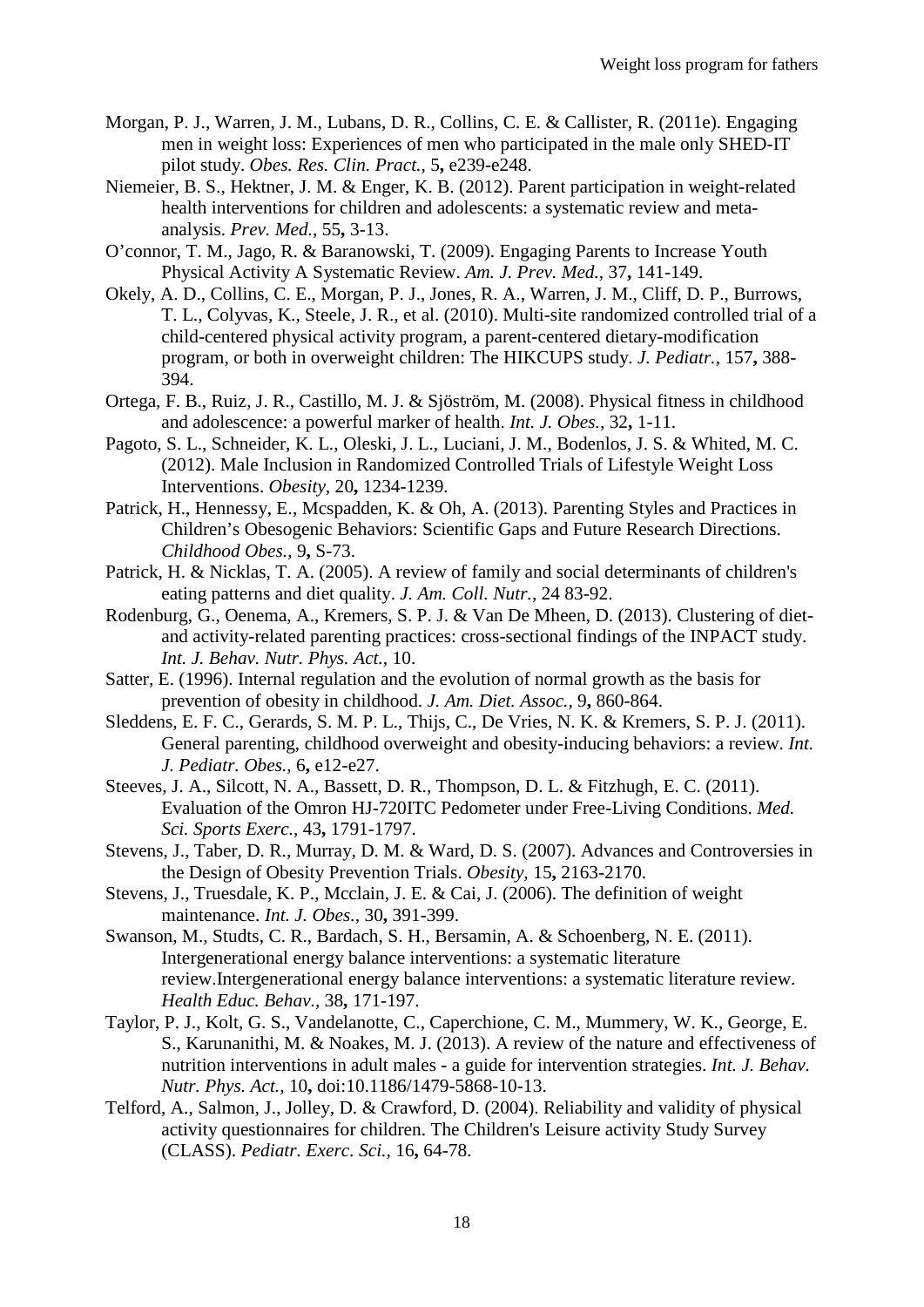- <span id="page-19-4"></span>Van Der Horst, K., Marijke, J., Paw, C. A., Twisk, J. W. R. & Mechelen, W. V. A. (2007). Brief Review on Correlates of Physical Activity and Sedentariness in Youth. *Med. Sci. Sports Exerc.,* 39**,** 1241-1250.
- <span id="page-19-3"></span>Van Sluijs, E. M. F., Kriemler, S. & Mcminn, A. M. (2011). The effect of community and family interventions on young people's physical activity levels: a review of reviews and updated systematic review. *Br. J. Sports Med.,* 45**,** 914-922.
- <span id="page-19-0"></span>Wake, M., Nicholson, J., Hardy, P. & Smith, K. (2007). Preschooler obesity and parenting styles of mothers and fathers: Australian National Population Study. *Pediatr. Rev.,* 120**,** e1520-e1527.
- <span id="page-19-1"></span>Waters, E., De Silva-Sanigorski, A., Hall, B. J., Brown, T., Campbell, K. J., Gao, Y., Armstrong, R., Prosser, L. & Summerbell, C. D. (2011). Interventions for preventing obesity in children. *Cochrane Database Syst. Rev.***,** Art. No.: CD001871. DOI: 0.1002/14651858.CD001871.pub3.
- <span id="page-19-5"></span>Watson, J., Collins, C., Sibbritt, D., Dibley, M. & Garg, M. (2009). Reproducibility and comparative validity of a food frequency questionnaire for Australian children and adolescents. *Int. J. Behav. Nutr. Phys. Act.,* 6**,** 62.
- <span id="page-19-2"></span>Young, M. D., Morgan, P. J., Plotnikoff, R. C., Callister, R. & Collins, C. E. (2012). Effectiveness of male-only weight loss and weight loss maintenance interventions: A systematic review with meta-analysis. *Obes. Rev.,* 13**,** 393-408.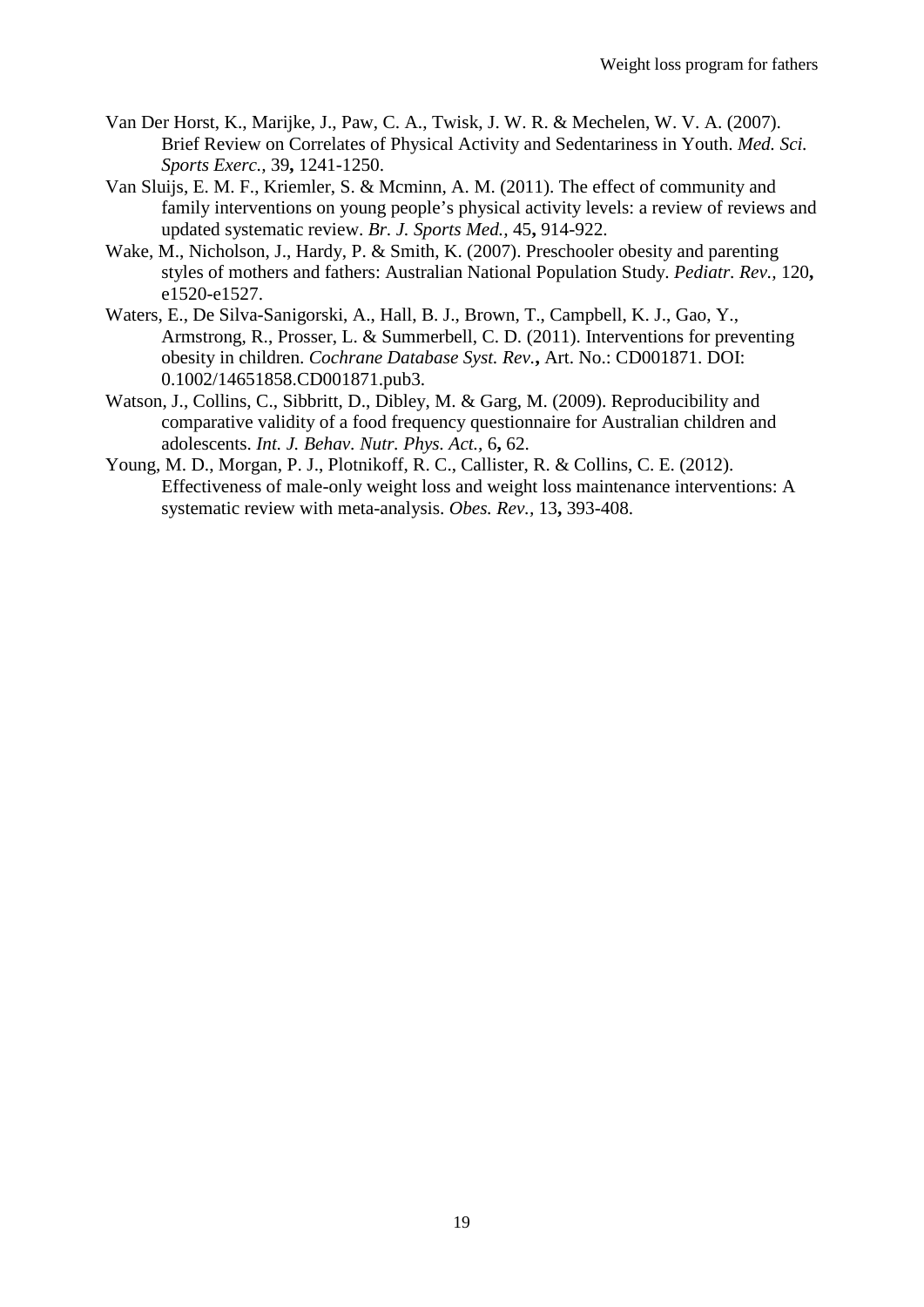

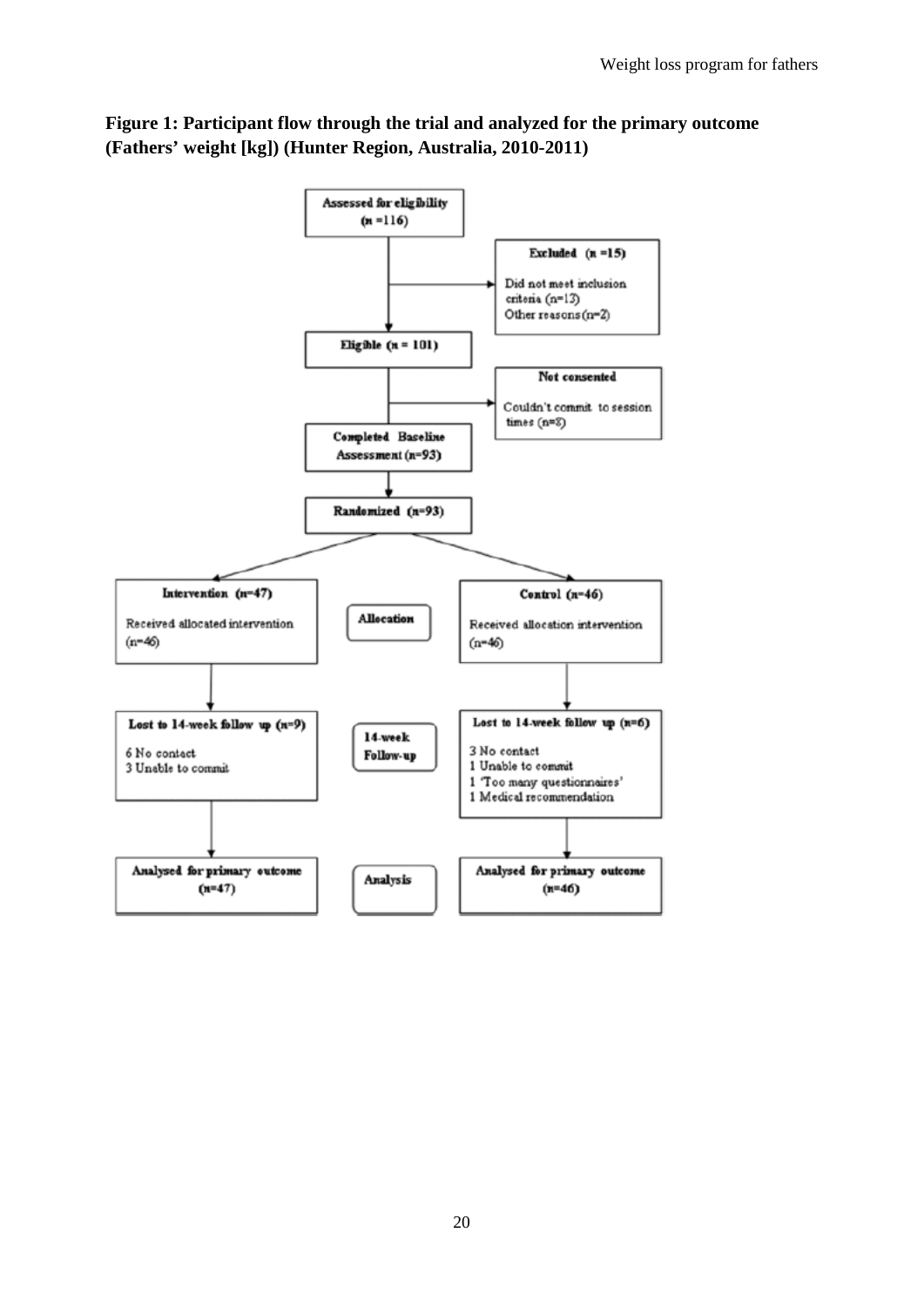| <b>Resource</b>                                                                                                                                                                                           | <b>Summary</b>                                                                                                                                       | <b>Detail</b>                                                                                                                                                                                                                                                                                                                                                                                                                                               |
|-----------------------------------------------------------------------------------------------------------------------------------------------------------------------------------------------------------|------------------------------------------------------------------------------------------------------------------------------------------------------|-------------------------------------------------------------------------------------------------------------------------------------------------------------------------------------------------------------------------------------------------------------------------------------------------------------------------------------------------------------------------------------------------------------------------------------------------------------|
| <b>Manual for Dads</b>                                                                                                                                                                                    | Handbook for fathers that<br>includes a summary of the<br>information from the face-<br>to-face sessions and<br>additional background<br>information | * Session 1: Weight loss fundamentals for men (Dads)<br>* Session 2: Raising children in an inactive world (Dads)<br>* Session 3: Ready to rumble with dad (Dads & Kids)<br>* Session 4: Healthy eating for families - dads matter<br>(Dads)<br>* Session 5: Fun, fitness and fundamental movement skills<br>(Dads & Kids)<br>* Session 6: Sustaining healthy lifestyles (Dads)<br>* Session 7: Weight loss is a journey not a destination<br>(Dads & Kids) |
| Dad's log book                                                                                                                                                                                            | Log book that dads use as a<br>working document for self-<br>monitoring and completing<br>session worksheets                                         | * Monitoring tasks including green slip activities, weekly<br>weight loss and pedometer step count monitoring<br>* Program activities<br>* Homework activities (e.g., Setting goals, monitoring<br>children's small screen time, design a family fitness circuit<br>and monitor your children's food intake)                                                                                                                                                |
| Includes tasks for children to<br>complete each week with<br>their dads that must be<br>Kid's Handbook<br>signed off with their dads<br>(space to receive a sticker<br>from facilitators if<br>completed) |                                                                                                                                                      | * Selection of physical activity and healthy eating tasks to<br>choose from each week (e.g., 'Have 3 sock wrestles with<br>dad', 'Play balloon tennis with dad', 'Help dad set up a<br>home fitness circuit', 'Help dad pack a healthy lunch for<br>work', 'Make vege spaghetti with dad' and 'Put some fruit<br>on your dads cereal')<br>* Examples of healthy recipes to cook with dad                                                                    |
| Green slips                                                                                                                                                                                               | Slips are given to fathers at<br>the end of each session to<br>complete home-based tasks                                                             | * Activities are designed to align with the principles<br>presented at the respective session and any activities<br>detailed in the Dad's log book and Kid's handbook (e.g.<br>cooking meals with kids, family fundamental movement<br>skills circuit, rough and tumble games with dad)                                                                                                                                                                     |

# **Table 1: The 'Healthy Dads, Healthy Kids' program resources (including session overview) (Hunter Region, Australia, 2010 – 2011)**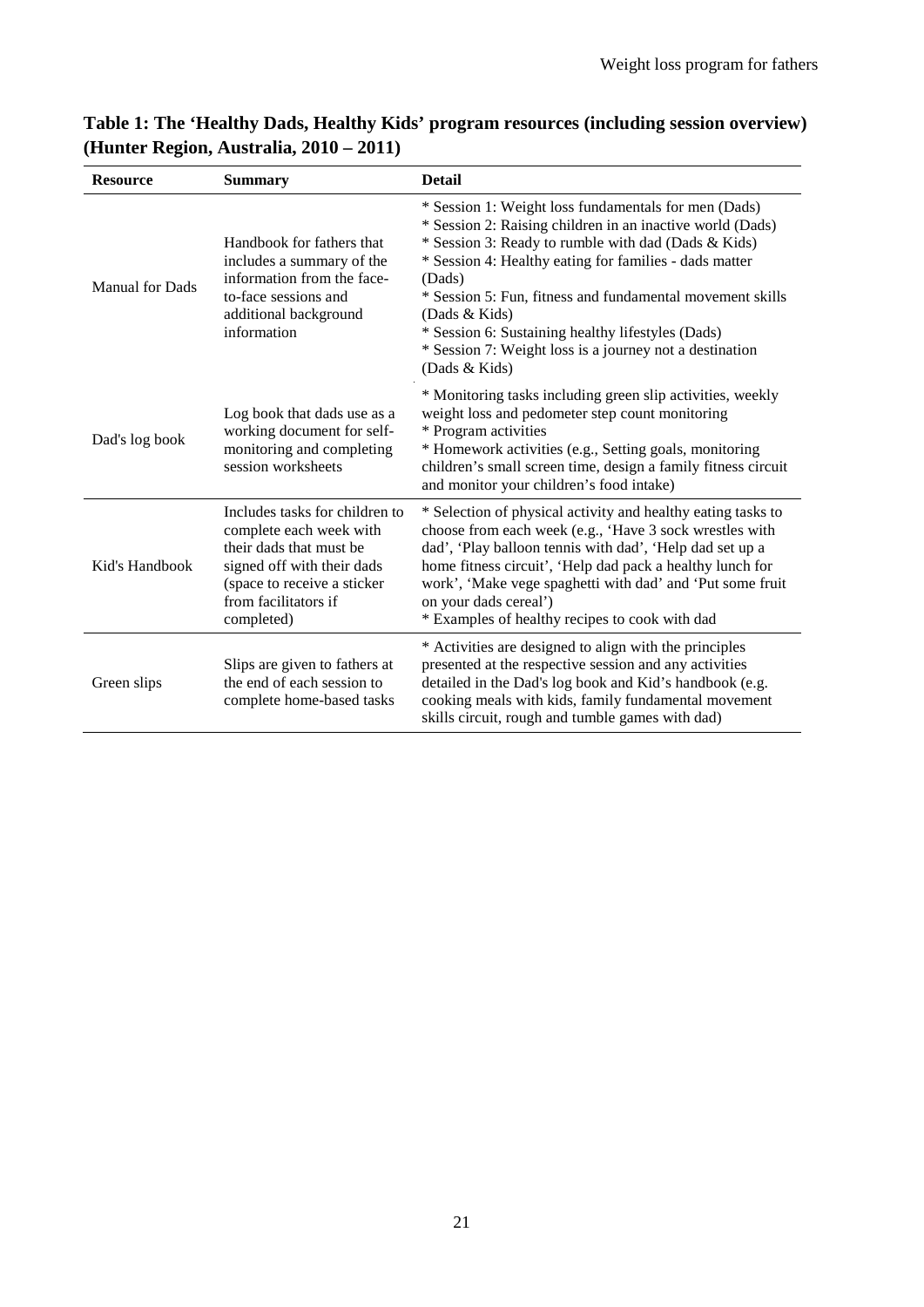| <b>Measure</b>                                         | <b>Detail</b>                                                                                                                                                                                                                                                                                                                                                                                                                                                                                                                                                                                                                                                                                                                                                                                                                                  |
|--------------------------------------------------------|------------------------------------------------------------------------------------------------------------------------------------------------------------------------------------------------------------------------------------------------------------------------------------------------------------------------------------------------------------------------------------------------------------------------------------------------------------------------------------------------------------------------------------------------------------------------------------------------------------------------------------------------------------------------------------------------------------------------------------------------------------------------------------------------------------------------------------------------|
|                                                        | PHYSICAL/BIOMEDICAL MEASURES                                                                                                                                                                                                                                                                                                                                                                                                                                                                                                                                                                                                                                                                                                                                                                                                                   |
| Weight                                                 | Weight was measured with fathers and children wearing light clothing, without shoes on a<br>digital scale to 0.1kg (model CH-150kp, A&D Mercury Pty Ltd, Australia).                                                                                                                                                                                                                                                                                                                                                                                                                                                                                                                                                                                                                                                                           |
| Height                                                 | Height was measured to 0.1 cm using the stretch stature method and a stadiometer (VR<br>High Speed Counter) (Harpenden/Holtain, Mentone Education Centre, Moorabbin,<br>Victoria).                                                                                                                                                                                                                                                                                                                                                                                                                                                                                                                                                                                                                                                             |
| <b>Body Mass Index</b><br>(BMI) and BMI z-<br>score    | BMI was calculated using the standard equation (weight $\lceil \log \rceil / \text{height} \rceil \rceil$ ). For children, age-<br>and sex-adjusted standardized scores (z-scores) based upon the UK reference (Cole et al.,<br>1995) data and LMS methods (Cole and Pan, 2002) methods were calculated.                                                                                                                                                                                                                                                                                                                                                                                                                                                                                                                                       |
| Waist<br>Circumference                                 | Waist circumference was measured with a non-extensible steel tape (KDSF10-02, KDS<br>Corporation, Osaka, Japan). Father: 1) level with the umbilicus and 2) the widest point.<br>Child(ren): the narrowest point $+$ z-scores (McCarthy et al., 2001).<br>$\bullet$                                                                                                                                                                                                                                                                                                                                                                                                                                                                                                                                                                            |
| <b>Blood Pressure and</b><br><b>Resting Heart Rate</b> | Systolic and diastolic blood pressure and resting heart rate were measured using a<br>$\bullet$<br>NISSEI/DS-105E digital electronic blood pressure monitor (Nihon Seimitsu Sokki Co. Ltd.,<br>Gunma, Japan).                                                                                                                                                                                                                                                                                                                                                                                                                                                                                                                                                                                                                                  |
|                                                        | PHYSICAL ACTIVITY AND SEDENTARY BEHAVIORS                                                                                                                                                                                                                                                                                                                                                                                                                                                                                                                                                                                                                                                                                                                                                                                                      |
| Physical activity                                      | Yamax SW200 pedometers (Yamax Corporation, Kumamoto City, Japan) were used and<br>$\bullet$<br>have been validated in children (Eston et al., 1998) and adults (Steeves et al., 2011). Fathers<br>and children wore pedometers for seven consecutive days.                                                                                                                                                                                                                                                                                                                                                                                                                                                                                                                                                                                     |
| Sedentary<br><b>Behaviors</b>                          | For Fathers, using a modified version of the Sitting Questionnaire (Marshall et al., 2010)<br>$\bullet$<br>total sitting time was calculated for a non-work day and a work day.                                                                                                                                                                                                                                                                                                                                                                                                                                                                                                                                                                                                                                                                |
|                                                        | For the eldest child in the study, the mother completed a modified version of the CLASS,<br>$\bullet$<br>which has been validated in children (Telford et al., 2004). Total sitting time for each of<br>Monday-Friday and Saturday-Sunday was calculated by converting reported values to<br>minutes and summing the 15 domains. An average was then calculated. Small screen<br>recreation time was calculated by summing the three domains TV/Videos,<br>Playstation/Nintendo/Computer games and Computer/Internet.                                                                                                                                                                                                                                                                                                                          |
|                                                        | <b>DIETARY BEHAVIORS</b>                                                                                                                                                                                                                                                                                                                                                                                                                                                                                                                                                                                                                                                                                                                                                                                                                       |
| Dietary intake                                         | For fathers, dietary intake was measured using the Australian Eating Survey (AES), a 120-<br>$\bullet$<br>item semi-quantitative Food Frequency Questionnaire (FFQ), which has been validated in<br>adults (Collins et al., in press). Participants were asked the frequency of their consumption<br>of individual food items over the previous three months.<br>For the eldest child, mothers completed the Australian Child and Adolescent Eating Survey<br>(ACAES) a 120-item semi-quantitative FFQ developed and validated for use with children<br>(Watson et al., 2009, Burrows et al., 2009). Children's energy intake was adjusted relative<br>to body weight and reported as kJ/kg.<br>At follow-up assessments for both fathers and mothers, they were instructed to report on the<br>$\bullet$<br>previous 3-months dietary intake. |
| Demographic<br>characteristics                         | Questionnaire including age and postcode. Socio-economic status (SES) is based on postal code<br>of residence using the Index of Relative Socioeconomic Advantage and Disadvantage from the<br>Australian Bureau of Statistics census-based Socio-Economic Indexes for Areas (SEIFA)<br>(Australian Bureau of Statistics, 2008).                                                                                                                                                                                                                                                                                                                                                                                                                                                                                                               |

# **Table 2: Overview of 'Healthy Dads Healthy Kids' community RCT measures (Hunter Region, Australia, 2010 – 2011)**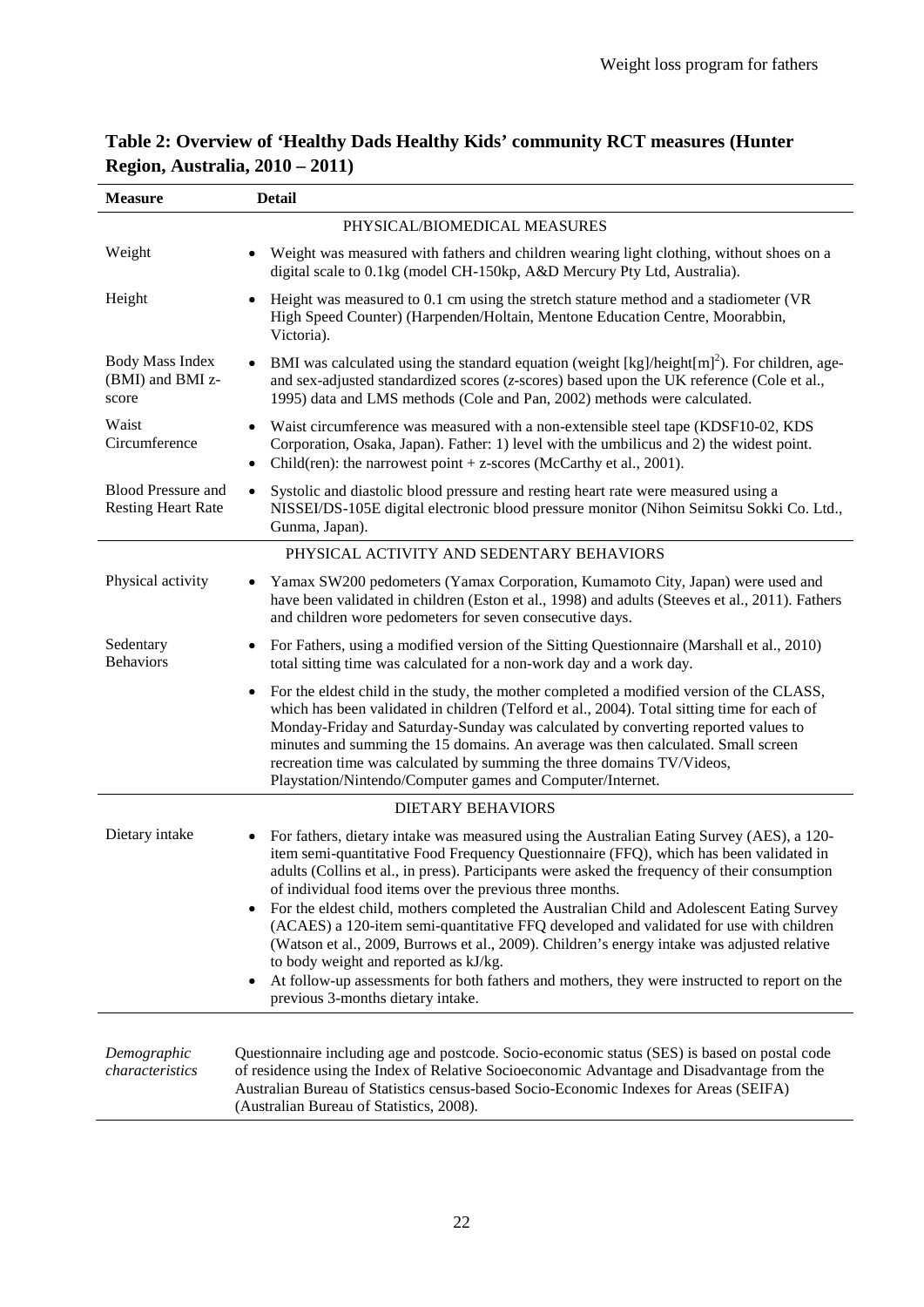| <b>Characteristics</b>                     | <b>Control</b><br>$(n = 45)$ |         | <b>HDHK</b> program<br>$(n = 48)$ |      | <b>Total</b><br>$(N = 93)$ |       |
|--------------------------------------------|------------------------------|---------|-----------------------------------|------|----------------------------|-------|
|                                            | Mean                         | (SD)    | Mean                              | (SD) | Mean                       | (SD)  |
| Age (years)                                | 40.9                         | 5.6     | 39.8                              | 5.0  | 40.3                       | 5.3   |
| Weight (kg)                                | 100.5                        | 14.1    | 103.0                             | 14.1 | 101.8                      | 14.1  |
| Height (m)                                 | 1.76                         | 0.05    | 1.78                              | 0.07 | 1.77                       | 0.06  |
| BMI $(kg/m2)$                              | 32.3                         | 3.9     | 32.6                              | 3.7  | 32.5                       | 3.8   |
| Waist [umb] (cm)                           | 109.0                        | 9.9     | 110.4                             | 10.8 | 109.7                      | 10.3  |
| Waist [widest] (cm)                        | 106.4                        | 9.8     | 107.4                             | 10.3 | 106.9                      | 10.0  |
| Systolic blood pressure (mmHg)             | 129                          | 13      | 128                               | 11   | 129                        | 12    |
| Diastolic blood pressure (mmHg)            | 83                           | $\,8\,$ | 83                                | 10   | 83                         | 9     |
| Resting heart rate (BPM)                   | 72                           | 11      | 75                                | 11   | 73                         | 11    |
| Physical activity (steps/day) <sup>a</sup> | 7272                         | 2436    | 7167                              | 3058 | 7219                       | 2751  |
| Daily energy intake $(kJ/day)^b$           | 10578                        | 3698    | 11367                             | 4274 | 10981                      | 4000  |
| Sitting time (min)                         |                              |         |                                   |      |                            |       |
| Work day <sup>c</sup>                      | 573                          | 264     | 534                               | 255  | 552                        | 258   |
| Non-work day $d$                           | 430                          | 165     | 467                               | 238  | 450                        | 207   |
|                                            | $\mathbf n$                  | $\%$    | n                                 | $\%$ | $\mathbf n$                | $\%$  |
| <b>BMI</b> Category                        |                              |         |                                   |      |                            |       |
| Overweight                                 | 13                           | 29%     | 13                                | 27%  | 26                         | 28%   |
| Obese I                                    | 22                           | 49%     | 23                                | 48%  | 45                         | 48%   |
| Obese II                                   | 10                           | 22%     | 12                                | 25%  | 93                         | 24%   |
| SES <sup>e</sup>                           |                              |         |                                   |      |                            |       |
| $1 - 2$ (lowest)                           | $\boldsymbol{0}$             | 0%      | $\boldsymbol{0}$                  | 0%   | $\boldsymbol{0}$           | $0\%$ |
| $3 - 4$                                    | $\mathbf{1}$                 | 2%      | $\overline{2}$                    | 4%   | 3                          | 3%    |
| $5 - 6$                                    | 16                           | 36%     | 17                                | 35%  | 33                         | 36%   |
| $7 - 8$                                    | 28                           | 62%     | 29                                | 61%  | 57                         | 61%   |
| $9-10$ (highest)                           | $\boldsymbol{0}$             | 0%      | $\boldsymbol{0}$                  | 0%   | $\boldsymbol{0}$           | $0\%$ |

# **Table 3: Baseline characteristics of fathers randomized to the HDHK intervention and control group (Hunter Region, Australia, 2010 – 2011)**

Abbreviations: HDHK = Healthy Dads, Healthy Kids; BMI = Body Mass Index; SES = socioeconomic status;  $Umb =$  umbilicus measurement; BPM = beats per minute;  $kJ =$  kilojoules.

 $n_{\rm n}$  = 79 (40 intervention; 39 control).

 $n_{\rm n}$  = 88 (45 intervention; 43 control).

 $c_n = 90$  (47 intervention; 43 control).

 $n = 89$  (47 intervention; 42 control).

Socioeconomic status based on the SEIFA Index of Relative Socio-economic Advantage and Disadvantage [\(Australian Bureau of Statistics, 2008\)](#page-15-18)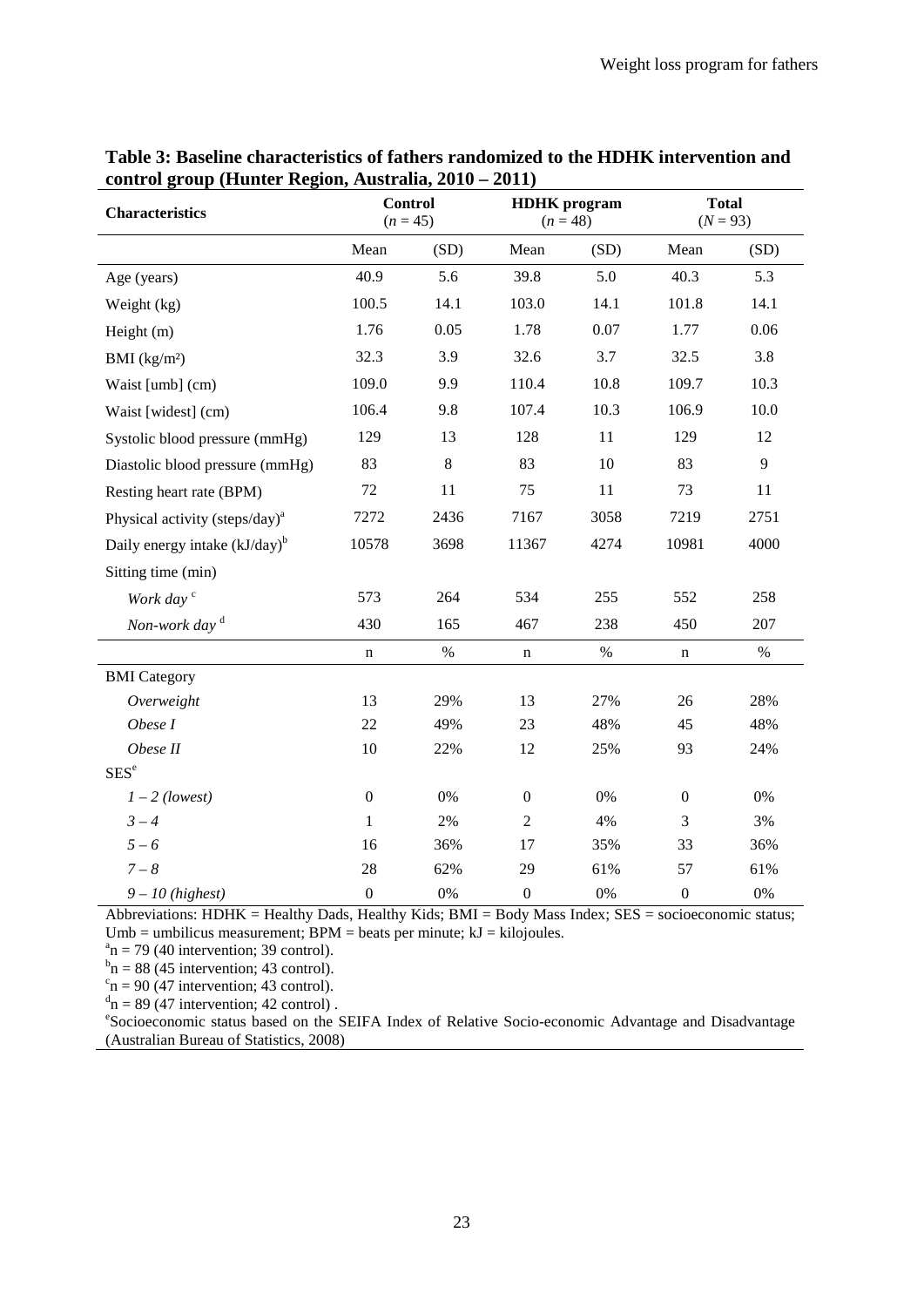| <b>Characteristics</b>                     | <b>Control</b> |         | <b>HDHK</b> program |                  | <b>Total</b> |             |  |
|--------------------------------------------|----------------|---------|---------------------|------------------|--------------|-------------|--|
|                                            | $(n = 60)$     |         |                     | $(n = 72)$       |              | $(N = 132)$ |  |
|                                            | Mean           | (SD)    | Mean                | (SD)             | Mean         | (SD)        |  |
| Age (years)                                | 8.4            | 2.3     | 7.9                 | 2.0              | 8.1          | 2.1         |  |
| Weight (kg)                                | 31.8           | 10.2    | 31.4                | 10.4             | 31.6         | 10.3        |  |
| Height $(m)$                               | 1.32           | 0.14    | 1.29                | 0.13             | 1.30         | 0.14        |  |
| BMI $(kg/m^2)$                             | 17.9           | 2.9     | 18.4                | 3.1              | 18.2         | 3.0         |  |
| <b>BMI</b> <i>z</i> -score                 | 0.64           | 1.01    | 0.94                | 1.05             | 0.81         | 1.04        |  |
| Waist [narrow] $(cm)^a$                    | 60.4           | 8.0     | 61.1                | 7.9              | 60.7         | 7.9         |  |
| Waist z-score <sup>a</sup>                 | 0.89           | 1.32    | 1.25                | 1.38             | 1.08         | 1.36        |  |
| Systolic blood pressure $(mmHg)^b$         | 98             | 11      | 96                  | 12               | 97           | 11          |  |
| Diastolic blood pressure $(mmHg)^b$        | 61             | $\,8\,$ | 59                  | 9                | 60           | 9           |  |
| Resting heart rate $(BPM)$ <sup>c</sup>    | 86             | 15      | 83                  | 11               | 84           | 13          |  |
| Physical activity (steps/day) <sup>d</sup> | 9906           | 3238    | 10296               | 3227             | 10105        | 3223        |  |
| Daily energy intake $(kJ/kg/day)^e$        | 352            | 141     | 334                 | 129              | 342          | 134         |  |
| Sitting time (min/day) $f, g$              | 402            | 137     | 444                 | 155              | 425          | 147         |  |
| Screen time (min/day) <sup>e,f</sup>       | 157            | 72      | 155                 | 79               | 156          | 75          |  |
|                                            | $\mathbf n$    | $\%$    | ${\bf N}$           | $\%$             | $\mathbf n$  | $\%$        |  |
| Sex                                        |                |         |                     |                  |              |             |  |
| <b>Boys</b>                                | 36             | 60%     | 37                  | 51%              | 73           | 55%         |  |
| Girls                                      | 24             | 40%     | 35                  | 49%              | 59           | 45%         |  |
| <b>BMI</b> Category                        |                |         |                     |                  |              |             |  |
| Underweight                                | $\mathbf{1}$   | 2%      | $\Omega$            | $\boldsymbol{0}$ | 1            | 1           |  |
| Healthy weight                             | 43             | 71%     | 44                  | 61               | 87           | 66          |  |
| Overweight                                 | 12             | 20%     | 18                  | 25               | 30           | 23          |  |
| <b>Obese</b>                               | $\overline{4}$ | 7%      | 10                  | 14               | 14           | 10          |  |

**Table 4: Baseline characteristics of children randomized to the HDHK intervention and control groups (Hunter Region, Australia, 2010 – 2011)**

Abbreviations: HDHK = Healthy Dads, Healthy Kids; BMI = Body Mass Index; SES = socioeconomic status; UM = umbilicus measurement; BPM = beats per minute;  $kJ = kilojoules$ ;  $kg = kilograms$ ; g = grams.

 $N = 131$  (71 intervention; 60 control).

 ${}^{b}N = 128$  (69 intervention; 59 control).

 $\mathrm{N} = 131$  (72 intervention; 59 control).

 $N = 104$  (53 intervention; 51 control).

 $\mathrm{P}N = 65$  (36 intervention; 29 control).

<sup>f</sup>Reported by mothers (for eldest child if more than one child enrolled),  $g n = 63$  (35 intervention; 28 control).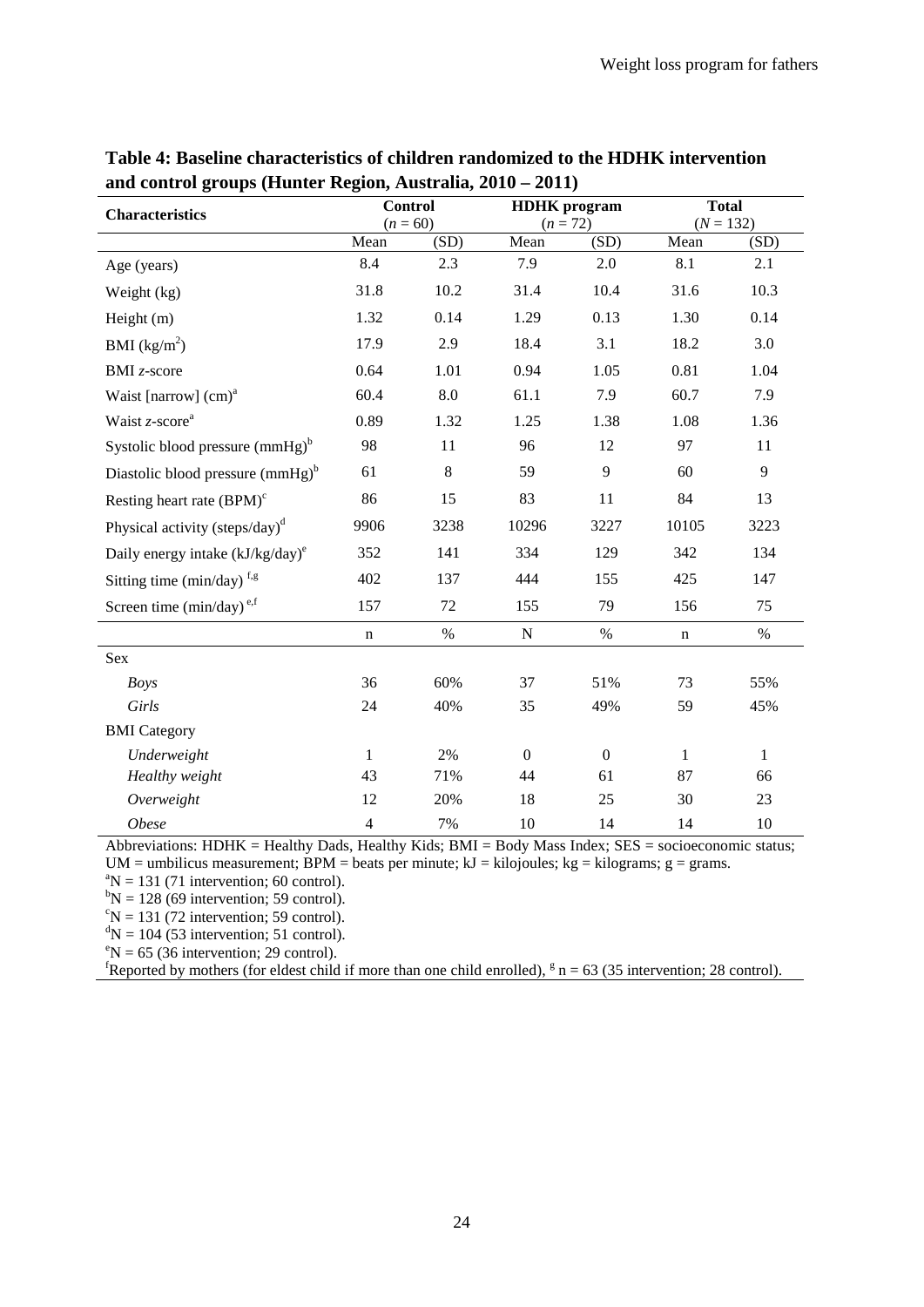|                                                 |                              | <b>Treatment group</b>                          |                                                         | Group x          | <b>Effect Size</b> |
|-------------------------------------------------|------------------------------|-------------------------------------------------|---------------------------------------------------------|------------------|--------------------|
|                                                 |                              | Mean change from Baseline (95% CI) <sup>a</sup> |                                                         | Time             |                    |
| <b>Outcome</b>                                  | <b>Control</b><br>$(n = 45)$ | <b>HDHK</b> program<br>$(n = 48)$               | Mean difference between<br>groups $(95\% \text{ CI})^6$ | $\boldsymbol{P}$ | (Cohen's $d$ )     |
| Weight (kg)                                     | $0.1 (-0.9, 1.0)$            | $-3.3(-4.3,-2.4)$                               | $-3.4(-4.7,-2.1)$                                       | < 0.001          | 0.24               |
| BMI $(kg/m^2)$                                  | $-0.0$ ( $-0.3, 0.3$ )       | $-1.1$ ( $-1.4$ , $-0.8$ )                      | $-1.0$ ( $-1.5, -0.6$ )                                 | < 0.001          | 0.26               |
| Waist (Umb) $\text{(cm)}^c$                     | $0.4 (-0.4, 1.3)$            | $-3.3(-4.2,-2.3)$                               | $-3.7(-4.9,-2.4)$                                       | < 0.001          | 0.36               |
| Waist (Widest) $(cm)^c$                         | 1.9(0.7, 3.0)                | $-2.2$ ( $-3.4$ , $-1.1$ )                      | $-4.1$ ( $-5.7, -2.5$ )                                 | < 0.001          | 0.41               |
| Systolic blood pressure $(mmHg)^d$              | $-1(-5, 3)$                  | $-2(-6, 3)$                                     | $-1(-7, 5)$                                             | 0.72             | 0.09               |
| Diastolic blood pressure $(mmHg)^d$             | $1(-2, 4)$                   | $0(-3, 3)$                                      | $-1(-6, 3)$                                             | 0.58             | 0.13               |
| Resting heart rate (BPM)                        | $1(-3, 4)$                   | $-6(-9,-2)$                                     | $-6(-11,-2)$                                            | < 0.01           | 0.59               |
| Physical activity (mean steps/day) <sup>e</sup> | $805 (-39, 1650)$            | 2063 (1209, 2918)                               | 1258 (56, 2459)                                         | 0.04             | 0.46               |
| Daily energy intake $(kJ/day)^t$                | $-234(-1115, 647)$           | $-2190 (-3108, -1272)$                          | $-1956$ ( $-3228, -684$ )                               | $0.01$           | 0.49               |
| Sitting time                                    |                              |                                                 |                                                         |                  |                    |
| Work day ( $min/day$ ) <sup>g</sup>             | $5(-92, 102)$                | $-51$ ( $-158, 55$ )                            | $-56 (-200, 88)$                                        | 0.44             | 0.22               |
| Non work day (min/day) <sup>g</sup>             | $-9(-89, 71)$                | $-68 (-151, 15)$                                | $-59(-174, 59)$                                         | 0.31             | 0.29               |

| Table 5. Changes in outcome variables for fathers by treatment group from baseline to 14 weeks and differences in outcomes |
|----------------------------------------------------------------------------------------------------------------------------|
| among the treatment groups at 14-weeks (ITT analysis) (n=93) (Hunter Region, Australia, 2010 – 2011)                       |

Abbreviations: ITT = Intention– to– treat; Umb = Umbilicus; BMI = body mass index; BPM = beats per minute;  $kJ$  = kilojoules

<sup>a</sup>Time differences were calculated as (14 week minus baseline)

 $b^b$ Between group differences at 14– weeks

<sup>c</sup>Adjusted for age<br><sup>d</sup>Adjusted for SES

 ${}^{\text{e}}$ N = 83 (42 intervention, 41 control).<br> ${}^{\text{f}}$ N = 90 (46 intervention, 44 control).

 ${}^fN = 90$  (46 intervention, 44 control).

 $N = 91$  (47 intervention, 44 control).